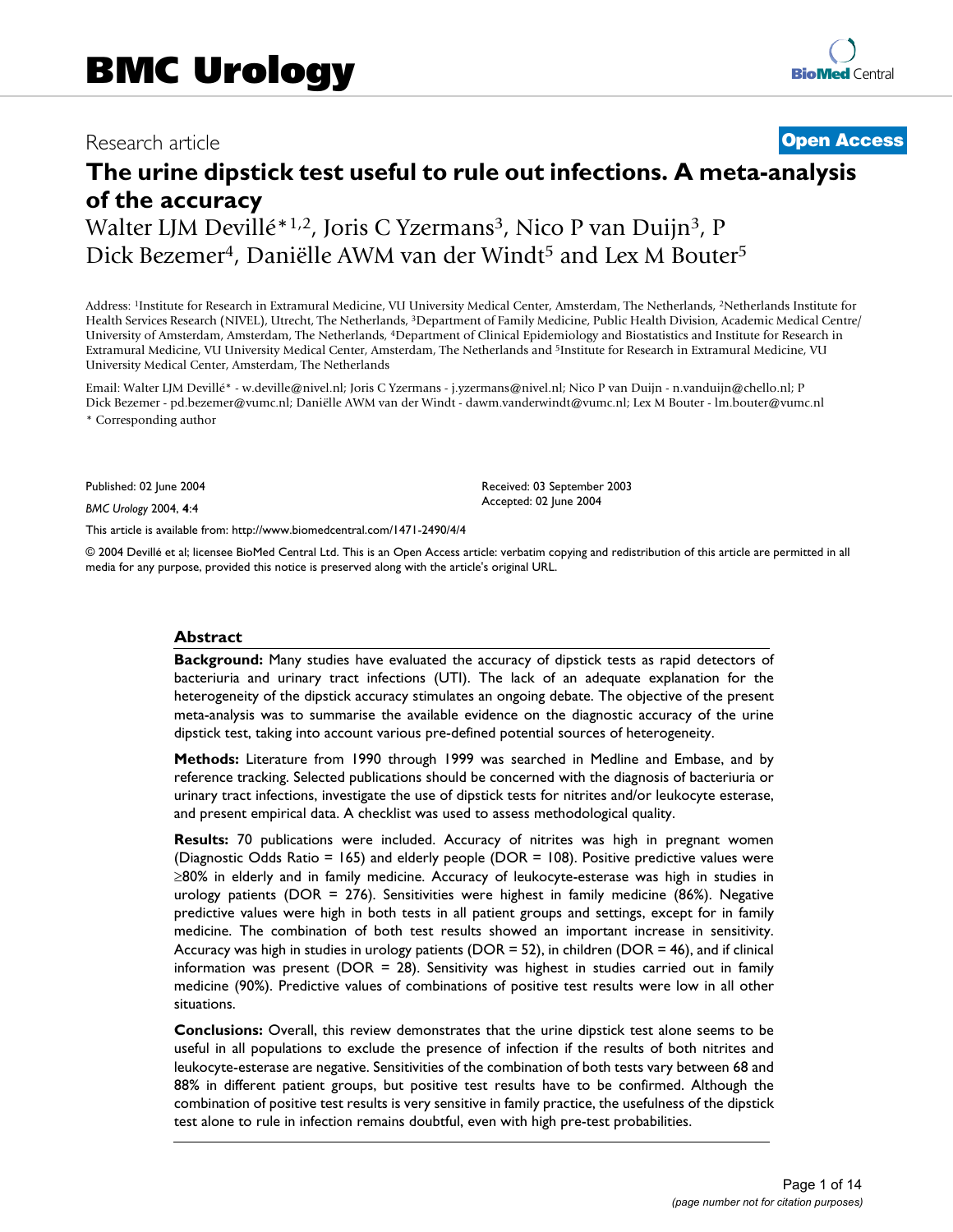## **Background**

Testing for the presence of micro-organisms in the urinary tract, in order to diagnose asymptomatic bacteriuria or symptomatic urinary tract infections (UTI), is very common at all levels of health care. UTI are a common cause of fever in young children, often accompanied by subtle and non-specific clinical findings [1]. In a small percentage of children this may lead to kidney scarring, and at a later age to hypertension, and even renal failure [2]. In general practice, 2–3% of all consultations, and even 6% in the case of women, are due to symptoms suggesting UTI [3]. The prevalence of asymptomatic bacteriuria is 4– 7% in pregnancy, when it can progress to symptomatic UTI, postpartum UTI or pyelonephritis [4,5]. Untreated bacteriuria during pregnancy has been shown to be associated with low birth-weight and premature delivery [6]. Bacteriuria is more common with increasing age. Elderly non-institutionalised women and men show a prevalence rate of 6 – 30% and 11–13%, respectively, while in institutionalised elderly people the prevalence ranges from 25 to 50% [7].

Many tests are available for the diagnosis of bacteriuria or UTI. A (semi-) quantitative culture of a urine specimen is the only method that can provide detailed documentation of a bacterial urine infection. However, making a culture is costly, and takes at least 24 hours. An ideal test requires only limited technical expertise, is cheap and has a high accuracy, enabling a quick diagnosis in high-risk patients [2,8]. One example is the dipstick test, where only nitrites and leukocyte esterase – and not proteins and blood – show fair accuracy, compared with a quantitative culture [9].

In the past 25 years, many studies have evaluated the accuracy of dipsticks tests as rapid detectors of bacteriuria and UTI in different populations and age groups. Several narrative reviews have been written [6,9-12], and two metaanalyses [1,13] have been performed. The meta-analysis by Hurlbut and Littenberg [13] did not report on sources of heterogeneity. The most recent meta-analysis [1] of 26 studies in children, showed major heterogeneity of diagnostic accuracy across studies, which could not be fully explained by differences in age, or by differences in the definition of the criterion standard. The lack of an adequate explanation for the heterogeneity of the dipstick accuracy stimulates an ongoing debate. Many elements and differences in the process of urine-collection and analysis, and in the selection of patients, may influence the presence of micro-organisms which can be detected by the dipstick, as well as the presence of substances that may give false results [10,14-16]. The methodological quality of the studies might also be an important determinant of the reported accuracy [17].

The objective of the present meta-analysis was to summarise the available evidence on the diagnostic accuracy of the urine dipstick test, taking into account various predefined potential sources of heterogeneity.

## **Methods**

## *Literature search*

Standardised searches were conducted in 1998 and 1999 in computerised databases (Medline and Embase), by reference tracking [18] and through personal contacts with experts in the field of research. In January 2000, the search was extended and updated by conducting an on-line Medline search at the PubMed website [http://](http://www.ncbi.nlm.nih.gov/pubmed) [www.ncbi.nlm.nih.gov/pubmed](http://www.ncbi.nlm.nih.gov/pubmed) Table 5 [see Additional file 1].

Two reviewers (WLJMD, JCY) selected the studies. The following inclusion criteria were applied: publications should concern the diagnosis of bacteriuria or urinary tract infections, investigate the use of dipstick tests for nitrites and/or leukocyte esterase, and present empirical data. Excluded were studies which focused only on sexually transmitted diseases, urethritis or schistosomiasis, studies with no accepted criterion standard (at least semiquantitative or quantitative urine culture), studies which did not provide sufficient data for the reconstruction of a diagnostic two-by-two table, and studies which based test positivity on the combination of various other tests jointly with tests for nitrites and/or leukocyte esterase. Studies carried out before 1990 and studies in animals were also excluded. There were no language restrictions. When consensus was not reached, a third reviewer (NPD) was consulted to resolve disagreements.

## *Quality and applicability of studies*

The checklist of the Cochrane Methods Working Group on Meta-analysis of Diagnostic and Screening Tests was used to assess the methodological quality of the selected studies [19] (available on request). Three reviewers (CJY, NPvD, WLJMD) independently assessed all selected publications. Disagreements were resolved in consensus meetings.

Internal validity criteria (IV) were scored as 'positive' (adequate methods), 'negative' (inadequate methods, potential bias) or 'no information'. External validity criteria (EV) were scored positive if sufficient information was provided to assess the generalisability of the findings. Sub-totals were calculated separately for internal validity (maximum 8) and external validity (maximum 15 for nitrites or 16 for leukocyte-esterase), and percentages of the maximum possible score were calculated. Estimates are presented with 95% confidence intervals (95% CI).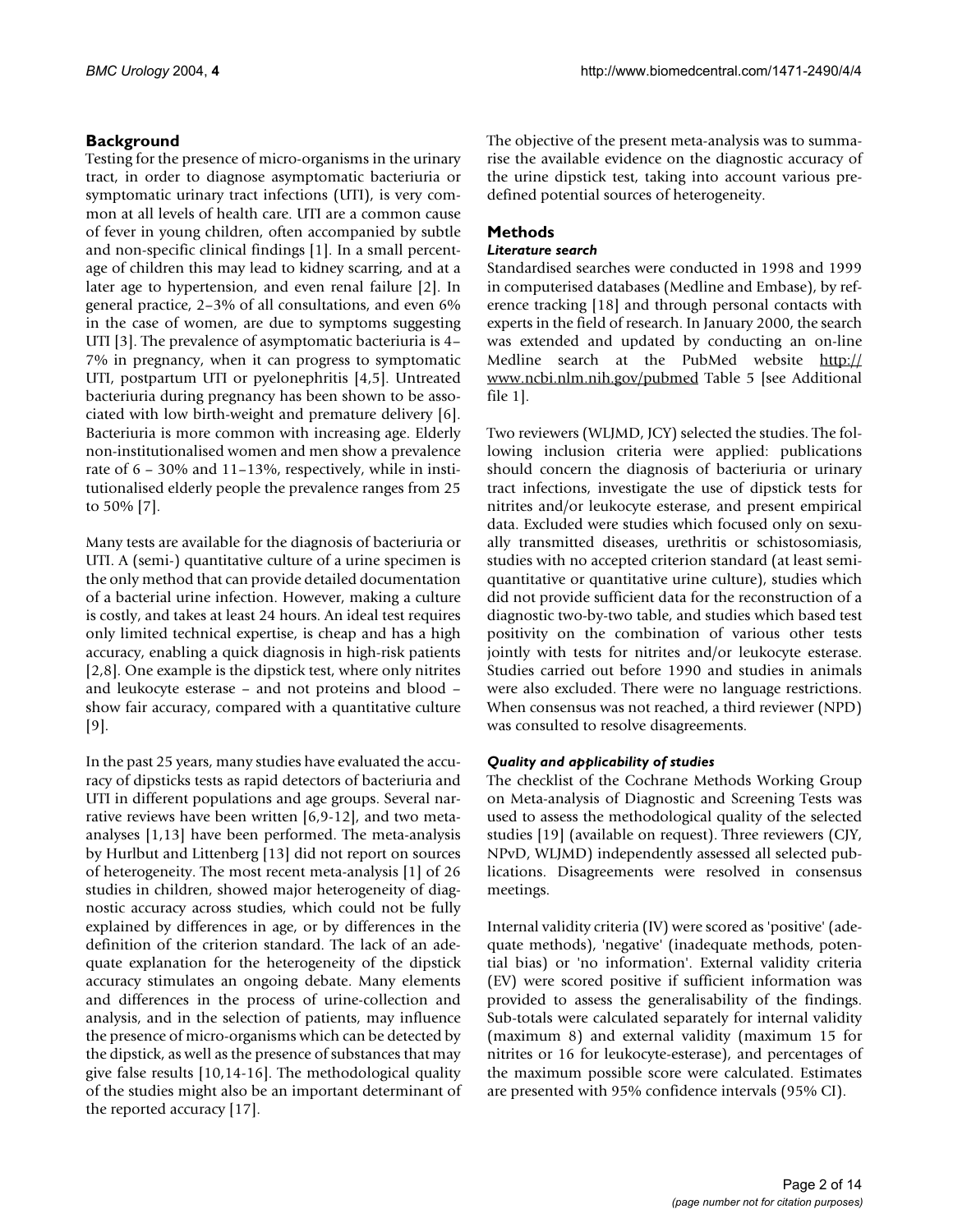## *Potential sources of heterogeneity*

For each publication detailed information was abstracted on: the colony count used to define UTI (cut-off used for the criterion standard), exclusion criteria, setting, level of care, symptomatic or asymptomatic bacteriuria, population sampled (children, general population, pregnant women, etc), age of the study population, urine-collection procedures, whether only first voided urine was collected, micro-organisms, procedures followed when urine was contaminated, duration of transport of the urine sample to the laboratory for culture, visual or automatic reading, and person who was reading the dipstick. In addition, information was collected on the year of study, disease prevalence at the setting, sample-size, country in which the study was performed, brand of dipstick and language of publication.

## *Meta-analysis*

Data on sensitivity and specificity were derived from the original publications. If absolute data were not presented, published sensitivity and specificity data were used to reconstruct two-by-two tables. Sensitivity and specificity were pooled after natural logarithmic transformation. The average predictive values were calculated on the basis of geometric means of sensitivity and specificity using the weighted mean prevalence in the sub-group of studies at issue. The diagnostic odds ratio (DOR) of each individual study was calculated according to the following formula [20,21]:

$$
DOR = \frac{sensitivity / (1 - sensitivity)}{(1 - specificity) / specificity}
$$

The DOR represents the ratio of the odds of a positive test result in the diseased group to the odds of a positive test result in the non-diseased group. A DOR of 1 means that the test has no discriminative power. When the DOR is more than one, the odds of a positive test result are higher in the diseased population. Pooling of the DOR was also performed after natural logarithmic transformation [ln(DOR)].

The statistical heterogeneity of sensitivity, specificity and the ln(DOR) across studies was tested by a  $\chi^2$  test of independency with *k*-1 degrees of freedom (*k* = number of studies) [22]. As the validity of weighting by the inverse of the variance of the DOR is still under debate for metaanalysis of diagnostic studies [23], only the results of fixed unweighted pooling are presented. Outliers were detected by means of the Galbraith plot [24]. If a factor was significantly associated with outlying results (according to logistic regression), all studies with that factor were excluded from further analysis.

In case of negatively associated pairs of sensitivity and specificity, and a homogeneous ln(DOR), a regression line was fitted as a Summary ROC curve (SROC) [20,25] in a scatter plot of the various studies included, with their sensitivity on the y-axis and  $(1 - \text{specificity})$  on the x-axis. If sensitivity and specificity are negatively associated, it may be assumed that they represent a single DOR and that any variation between the pairs is caused by the use of different cut-off points for the test across studies. Dependency of the ln(DOR) on the cut-off point (S) can be tested using meta-regression analysis:

## $ln(DOR) = \alpha + \beta S$

If pairs of sensitivity and specificity still showed weak negative or no association, and if sensitivity or specificity was heterogeneous, sub-group analyses of the ln(DOR) were performed by means of ANOVA. All individual validity criteria, and all pre-defined potential sources of heterogeneity mentioned above, were used for sub-group analyses. Association with continuous variables was tested in univariate meta-regression analysis of the ln(DOR).

After sub-group analyses, all sources of heterogeneity associated with  $ln(DOR)$  up to  $p = 0.25$  were selected for a multiple meta-regression analysis, to study the presence of independent factors associated with the ln(DOR).

Analyses were performed with SPSS 7.5 for Windows95 and with Meta-test [26]. For a more detailed description of the model used in this analysis, reference is made to Midgette et al. [27] and Devillé et al [28].

The accuracy of the dipstick test for nitrite and leukocyteesterase was studied both separately and in combination: positive results for either nitrites or leukocyte-esterase or for both.

## **Results**

## *Literature search*

The search strategy identified 220 publications, of which 70 [29-98] met the inclusion and exclusion criteria. Five selected publications [94-98] were only detected by the search in EMBASE ( $n = 1$ ), by reference tracking ( $n = 1$ ) or personal contacts (n = 3). See Table 6 [see Additional file 2] for the main characteristics of the publications included. 150 publications were excluded from metaanalysis for the following reasons: they did not report on the accuracy of the urine dipstick test (nitrites and/or leukocyte esterase) for the diagnosis of UTI or bacteriuria (n  $= 99$ ), they were reviews (n  $= 22$ ), they did not use culture as a criterion standard  $(n = 6)$ , they did not base test positivity only on nitrites and/or leukocyte esterase  $(n = 6)$ , or they did not include sufficient data to calculate the diagnostic two by two table  $(n = 17)$ . The 70 selected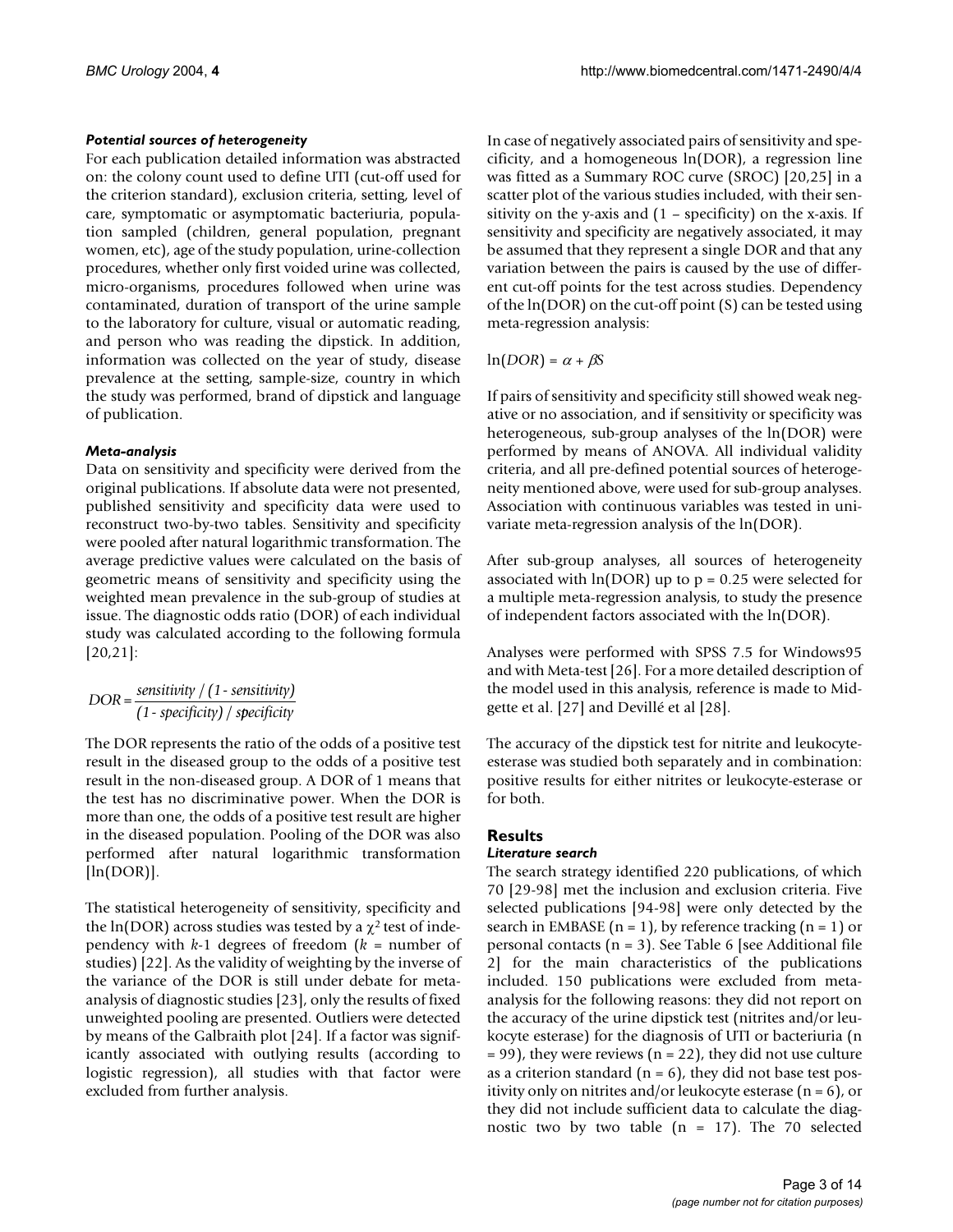publications represent studies from 18 countries in five continents, published in seven languages. Two selected publications present the results of two different studies. Therefore, 72 different studies were included, 17 of which studied nitrites only, and 2 studied leukocyte-esterase only. The other studies evaluated different combinations of both.

## *Quality and applicability of studies*

The mean score for internal validity was 72% (95% CI 69 to 75). Nine publications used the culture on dipslide as a criterion standard. Nine publications (13%) concerned double-blind studies; only two were clearly hampered by verification bias. In 65% of the studies the dipstick test was evaluated with the help of clinical information.

The mean score for external validity was 69% (95% CI 65 to 73). Some outpatient departments provided care at primary level, resulting in 15 primary care studies (21%). 17 studies (24%) did not provide details about the general

population studied. Sixty percent of the studies did not mention any exclusion criteria; 20% gave no information on the way in which urine was collected, and 86% did not state whether first-voided urine was collected. Information on mixed or contaminated cultures was not available in over 50% of the studies (details are available on request).

## *Meta-analysis*

#### *Nitrites (n = 58)*

Sensitivity and specificity were poorly correlated (Spearman  $\rho$  = -0.377) and highly heterogeneous ( $Q$  = 776 and 9609, respectively, df 57). So was the  $ln(DOR)$  (Q = 145, df 57). On the Galbraith plot, 22 studies were outside the 95% bounds (+/-2Z) from the standardised mean ln(DOR). Univariate logistic regression revealed an association of outliers with lower categories of internal and external validity (internal  $\leq 50\%$ : OR = 15.9, 95% CI 1.1 to 233.2, external ≤ 75%: OR = 4.2, 95% CI 1.2 to 15.1).

**Table 1: Results of subgroup analyses and accuracy of nitrites in urine dipsticks for the diagnosis of urinary tract infections or bacteriuria according to several predefined study characteristics (subgroups of studies without information about the study characteristic at issue are not shown) (no. of studies: 46)**

| <b>Study characteristic</b>        | N              | Sensitivity(95%Cl)  | Specificity(95%Cl)  | <b>DOR(95%CI)</b> |
|------------------------------------|----------------|---------------------|---------------------|-------------------|
| <b>BLINDING#</b>                   |                |                     |                     |                   |
| not                                | 12             | $0.50(0.43 - 0.59)$ | $0.89(0.75 - 1.00)$ | $44(19 - 139)$    |
| dipstick                           | 25             | $0.46(0.38 - 0.56)$ | $0.91(0.85 - 0.96)$ | $28(27-30)$       |
| both                               | 8              | $0.55(0.36 - 0.85)$ | $0.96(0.94 - 0.98)$ | $99(41 - 239)$    |
| DATA COLLECTION#                   |                |                     |                     |                   |
| prospective                        | 42             | $0.48(0.42 - 0.55)$ | $0.91(0.86 - 0.96)$ | $34(21 - 57)$     |
| retrospective                      |                | $0.37(0.28 - 0.46)$ | $1.00(0.99 - 1.00)$ | $701(43 - 11565)$ |
| <b>CUT-OFF CRITERION STANDARD*</b> |                |                     |                     |                   |
| $<$ 1000 mcu/ml                    | 5              | $0.62(0.56 - 0.69)$ | $0.92(0.84 - 1.00)$ | $32(9 - 112)$     |
| 10.000-50.000                      | 9              | $0.37(0.28 - 0.48)$ | $0.93(0.88 - 0.98)$ | $18(6 - 51)$      |
| $\geq$   00.000                    | 34             | $0.48(0.40 - 0.57)$ | $0.93(0.87-0.98)$   | 50 $(29 - 84)$    |
| POPULATION#                        |                |                     |                     |                   |
| general                            | 15             | $0.50(0.44 - 0.58)$ | $0.82(0.71 - 0.95)$ | $11(6-21)$        |
| children                           | 10             | $0.50(0.42 - 0.60)$ | $0.92(0.87 - 0.98)$ | $34(12-97)$       |
| pregnant women                     | 10             | $0.46(0.38 - 0.56)$ | $0.98(0.79 - 1.00)$ | $165(73 - 372)$   |
| elderly                            | 3              | $0.71(0.50 - 1.00)$ | $0.96(0.91 - 1.00)$ | $108(10 - 1165)$  |
| urology                            | 3              | $0.59(0.53 - 0.66)$ | $0.97(0.94 - 1.00)$ | $64(19-216)$      |
| surgery                            | 3              | $0.54(0.39 - 0.74)$ | $0.96(0.93 - 0.99)$ | $34(25 - 47)$     |
| SETTING#                           |                |                     |                     |                   |
| family physician                   | 6              | $0.53(0.44 - 0.65)$ | $0.88(0.81 - 0.96)$ | $12(7-21)$        |
| outpatient                         | 17             | $0.45(0.37-0.56)$   | $0.96(0.92 - 0.99)$ | $87(38 - 198)$    |
| emergency                          | $\overline{4}$ | $0.56(0.40-0.81)$   | $0.94(0.90 - 0.98)$ | $34(10 - 112)$    |
| inpatient                          | 16             | $0.58(0.51 - 0.67)$ | $0.85(0.74 - 0.98)$ | $23(10-54)$       |
| <b>LEVEL OF CARE</b>               |                |                     |                     |                   |
| community                          | $\overline{2}$ | $0.18(0.04 - 0.76)$ | $0.99(0.98 - 1.00)$ | $78(34 - 181)$    |
| primary                            | 12             | $0.49(0.38 - 0.62)$ | $0.85(0.73 - 1.00)$ | $22(9-53)$        |
| secondary                          | $\mathbf{H}$   | $0.51(0.40 - 0.66)$ | $0.89(0.78 - 1.00)$ | 61 $(15 - 247)$   |
| tertiary                           | 21             | $0.53(0.46 - 0.60)$ | $0.94(0.93 - 0.96)$ | $39(22-69)$       |

DOR: diagnostic odds ratio, #: DOR significantly different between subgroups, \*: If different cut-off points were used within one study population, the results were included as different studies ( $N = 48$ ).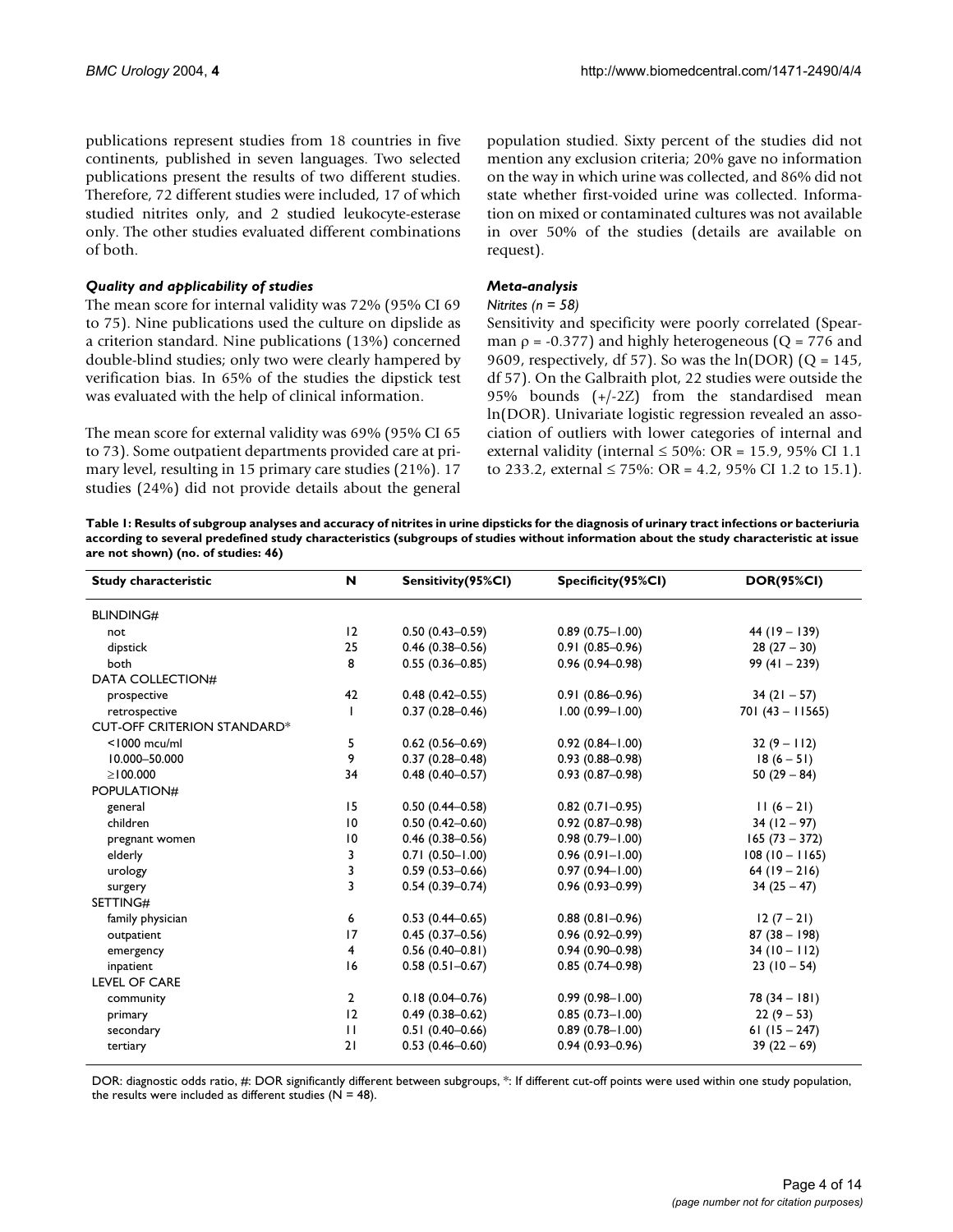Therefore, studies in the lowest categories of internal or external validity (≤50%) were excluded from further subgroup analysis and meta-regression ( $n = 12$ , references: [36,37,44,62,71,72,77,78,82,83,88,89]).

The  $ln(DOR)$  remained heterogeneous ( $Q = 125$ , df 45). Univariate sub-group analyses revealed statistically significant differences in the ln(DOR) between several sub-categories of internal validity (blinding and prospective versus retrospective data collection) and external validity (types of patient population and care setting) (Table 1).

The ln(DOR) was also univariately associated with the cut-off point of the dipstick used in the evaluations (β = - 0.439, 95% CI -0.606 to -0.272), pre-test probability (β = -4.54, 95% CI -6.499 to -2.082) and year of publication (β  $= -0.197, 95\% \text{ CI} -0.197 \text{ to } -0.013$ .

Further analysis within sub-groups showed the following results:

• *blinding:* only in double-blind studies were sensitivity and specificity found to be highly negatively correlated (ρ = -0.647) with a homogeneous ln(DOR). In unblinded studies the ln(DOR) was associated with the cut-off point for a positive result of the dipstick, and in single blind studies it was associated with both the cut-off point and the general population;

• *patient populations:* sensitivity and specificity were highly negatively correlated in studies involving general populations ( $\rho$  = -0.539), pregnant women ( $\rho$  = -0.559) and surgery patients ( $\rho = -1.00$ ), resulting in a homogeneous ln(DOR). In multiple meta-regression, the ln(DOR) for studies in general populations was associated with the cut-off point of the dipstick, supra-pubic urine-collection and automatic or visual reading. For studies in pregnant women it was associated with the presence of clinical information, and for studies in children it was associated with the cut-off point of the dipstick only;

• *care setting:* strong negative correlations existed between sensitivity and specificity in family practices ( $\rho = -0.714$ ) and emergency departments ( $\rho = -0.400$ ) with a homogeneous ln(DOR) in both sub-groups. In multivariate metaregression analysis, the ln(DOR) was associated in family practices with the pre-test probability; in outpatient departments it was associated with the cut-off point of the dipstick, and in inpatient departments with the cut-off point, pre-test probability, automatic or visual reading, and the presence of clinical information.

Multiple meta-regression analysis of all studies revealed an independent association of the ln(DOR) with the cutoff point of the dipstick (β = -0.348, 95% CI -0.505 – -

0.192), studies executed in pregnant women (β = 1.082, 95% CI 0.178 – 1.985), in general populations (β = -0.772, 95% CI -1.601 – 0.057) or in elderly people (β = 1.457, 95% CI 0.022 – -2.882) (adjusted R2 regression model: 0.55).

For details on sensitivity, specificity, odds ratios and predictive values, see Table 1. Post-test probabilities at different pre-test probabilities for different patient populations and care settings are shown in Table [4,](#page-8-0) and Figure 1 and 2.

## *Leukocyte-esterase (n = 42)*

On the Galbraith plot 10 studies were outside the 95% bounds  $(+/-2Z)$  from the standardised mean  $ln(DOR)$ . Univariate logistic regression revealed an association of outlier studies with lower categories of external validity (external ≤ 50%: OR = 32, 95% CI 2.3 to 447). Studies in the lowest category ( $\leq$ 50%) of internal validity (n = 1, reference: [81]) and external validity (n= 6, references: [37,62,71,80,83,89]) were excluded from the analysis. Sensitivity and specificity were correlated after exclusion (Spearman  $\rho$  = -0.635), but remained heterogeneous (Q = 368 and 1799, df 34), as did the ln(DOR) (Q = 64, df 34).

Univariate sub-group analyses showed statistically significant differences in the ln(DOR) between sub-categories of external validity (Table [2\)](#page-7-0): disease (UTI versus bacteriuria), type of patient population, care setting, method of urinecollection, reported exclusion criteria, and brand of dipstick. The ln(DOR) was not associated with the cut-off point for a positive leucocyte-esterase test. Further analysis of subgroups showed that sensitivity and specificity were strongly negatively correlated in the non-urology studies ( $\rho = -$ 0.798), as well as in the two urology studies ( $\rho = -1.00$ ) resulting in a homogeneous ln(DOR) in the non-urology sub-group. Multiple meta-regression analysis in the nonurology studies showed an association of the ln(DOR) with the cut-off point of the dipstick, the disease and the family physician reading the test, but not with setting of care. At this level an interaction existed between disease and family physician reading the test (adjusted R2 regression model: 0.42). All other associations disappeared.

For details on sensitivity, specificity, odds ratios and predictive values, see Table [2](#page-7-0). Post-test probabilities for different care settings are shown in Table [4](#page-8-0) and Figure 1.

*Nitrite and leucocyte-esterase: one or both positive (n = 39)* Eleven studies were outliers; low internal validity  $(n = 3)$ , references: [29,36,82]) and supra-pubic urine-collection  $(n = 1,$  reference: [49]) were associated with outlying results: these studies were excluded. Sensitivity and specificity were weakly correlated (Spearman  $\rho = -0.227$ ), and both remained heterogeneous. The ln(DOR) was homogeneous ( $Q = 41$ , df 34).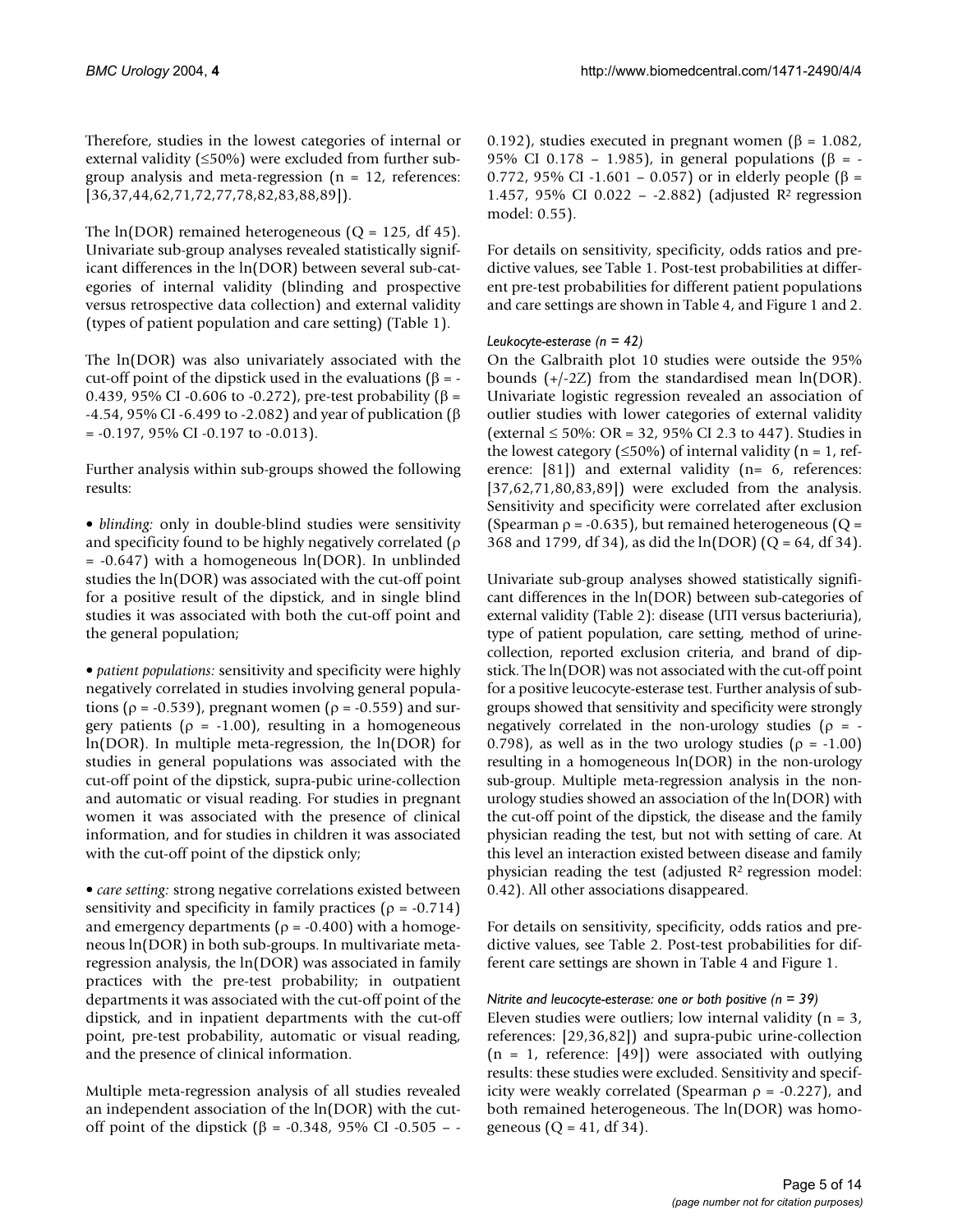

Predictive value (posttest probability) of positive and negative test results of respectively nitrites, leucocyte-esterase (only nonurological patients) and combination of both tests with at least one positive for the diagnosis of bacteriuria or UTI in different settings (for sensitivity and specificity values see Tables 1 to [3](#page-7-1)).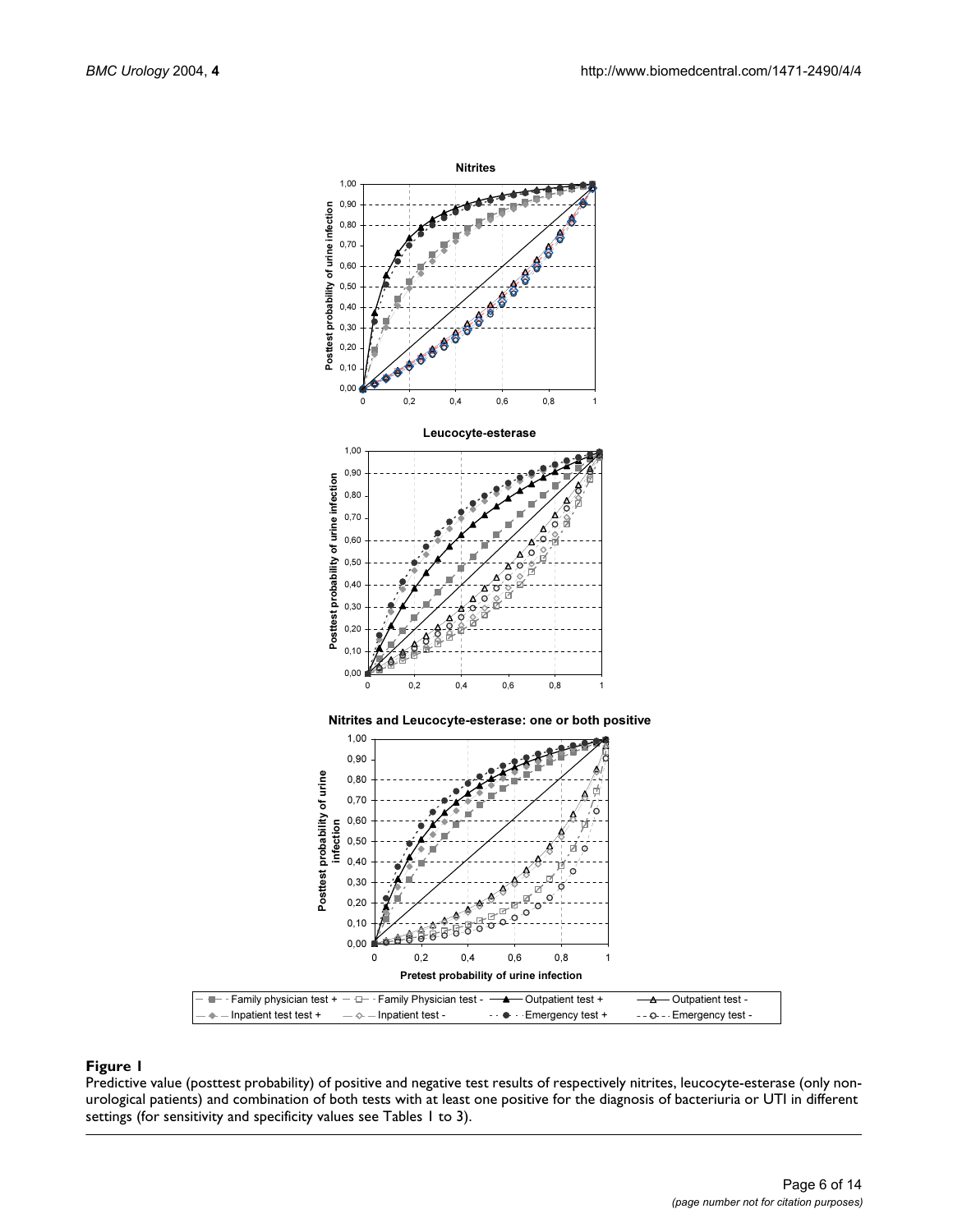

Predictive value (posttest probability) of positive and negative test results of respectively nitrites, combination of both tests with at least one positive and combination of both tests with both tests positive for the diagnosis of bacteriuria or UTI in different populations (for sensitivity and specificity values see Tables 1 to [3](#page-7-1)).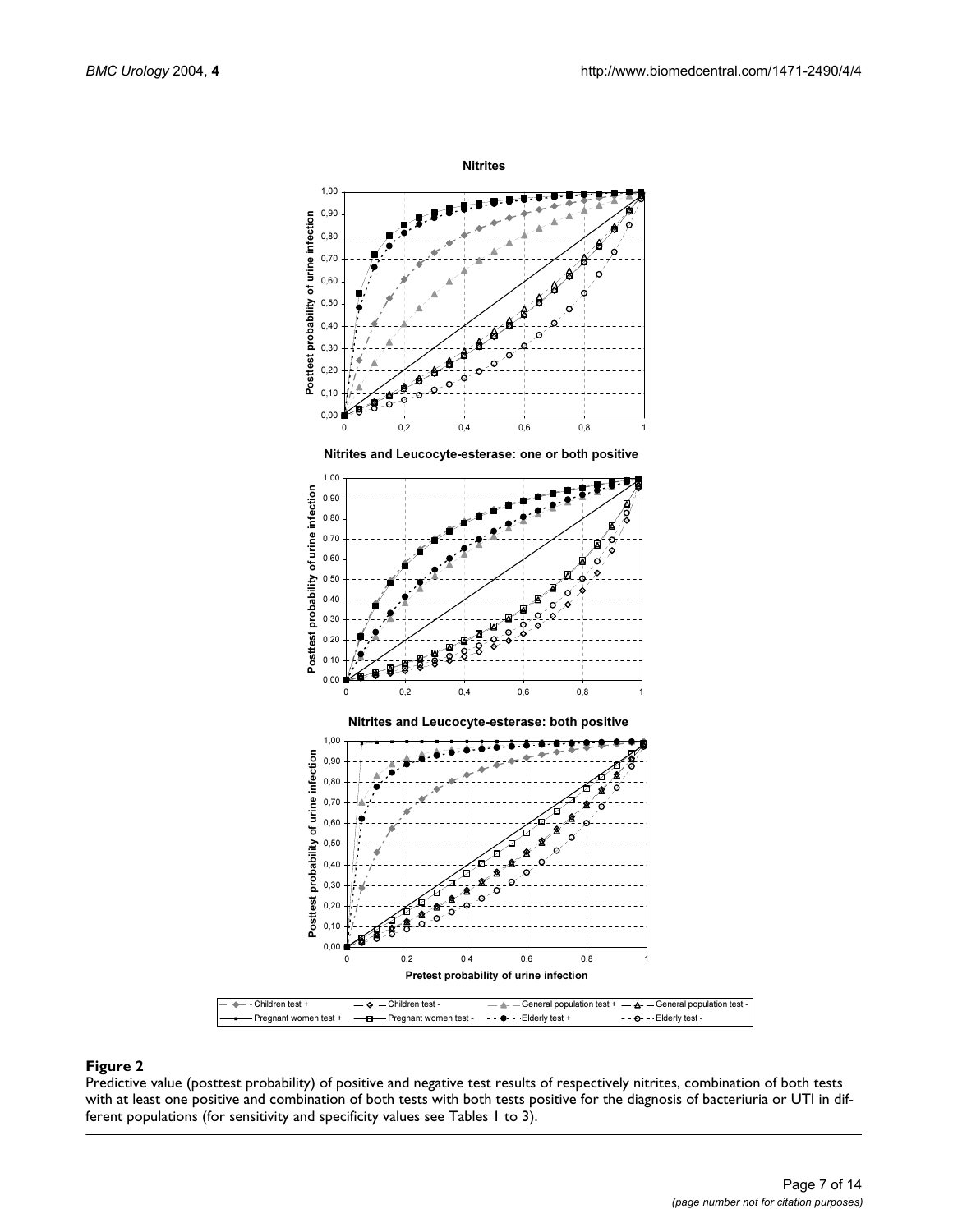| <b>Study characteristic</b> | N              | Sensitivity (95%CI) | Specificity(95%CI)  | <b>DOR(95%CI)</b> |
|-----------------------------|----------------|---------------------|---------------------|-------------------|
| POPULATION#                 |                |                     |                     |                   |
| non-urological              | 33             | $0.62(0.54 - 0.71)$ | $0.70(0.60 - 0.81)$ | $9(6 - 12)$       |
| urological                  | $\overline{2}$ | $0.86(0.68 - 1.00)$ | $0.93(0.81 - 1.00)$ | $276(2 - 41974)$  |
| NON-UROLOGICAL              |                |                     |                     |                   |
| STUDIES ( $N = 33$ )        |                |                     |                     |                   |
| DISEASE#                    |                |                     |                     |                   |
| bacteriuria                 | 8              | $0.56(0.38 - 0.82)$ | $0.61(0.41 - 0.90)$ | $5(5-8)$          |
| UTI                         | 25             | $0.64(0.56 - 0.74)$ | $0.73(0.63 - 0.85)$ | $11(6-19)$        |
| <b>SETTING</b>              |                |                     |                     |                   |
| family physician            | 6              | $0.87(0.83 - 0.92)$ | $0.36(0.21 - 0.64)$ | $5(2-28)$         |
| outpatient                  | 12             | $0.50(0.35 - 0.68)$ | $0.80(0.72 - 0.88)$ | $8(5 - 12)$       |
| emergency                   | 3              | $0.56$ 90.41-0.75)  | $0.86(0.74 - 0.99)$ | $14(2 - 119)$     |
| inpatient                   | $\mathbf{H}$   | $0.66(0.60 - 0.73)$ | $0.81(0.74 - 0.88)$ | $11(8-16)$        |
| <b>LEVEL OF CARE</b>        |                |                     |                     |                   |
| community                   |                | $0.63(0.08 - 1.00)$ | $0.85(0.82 - 0.88)$ | $9(1 - 72)$       |
| primary care                | 10             | $0.76(0.60 - 0.98)$ | $0.46(0.32 - 0.68)$ | $6(3-11)$         |
| secondary care              | 8              | $0.48(0.33 - 0.71)$ | $0.83(0.73 - 0.93)$ | $8(4-14)$         |
| tertiary care               | 4              | $0.62(0.55 - 0.70)$ | $0.84(0.80 - 0.89)$ | $13(8-20)$        |
| <b>READER OF TEST</b>       |                |                     |                     |                   |
| family physician            | 2              | $0.86$ (0.71-1.00)  | $0.17(0.04 - 0.62)$ | $2(0.3 - 10)$     |
| nurse                       | 7              | $0.67(0.58 - 0.79)$ | $0.65(0.37 - 1.00)$ | $7(4-10)$         |
| clinician                   | 2              | $0.34(0.18 - 0.64)$ | $0.90(0.68 - 1.00)$ | $7(0.5 - 87)$     |
| lab worker                  | 17             | $0.59(0.47 - 0.73)$ | $0.81(0.76 - 0.87)$ | $11(7-18)$        |

<span id="page-7-0"></span>**Table 2: Results of subgroup analyses and accuracy of leucocyte-esterase in urine dipsticks in the diagnosis of urinary tract infections or bacteriuria. (subgroups of studies without information about the study characteristic at issue are not shown) (no. of studies: 35)**

DOR: diagnostic odds ratio; #: DOR significantly different between subgroups

<span id="page-7-1"></span>

| Table 3: Results of subgroup analyses and accuracy of combinations of both tests of nitrites and leucocyte-esterase in urine dipsticks in  |
|--------------------------------------------------------------------------------------------------------------------------------------------|
| the diagnosis of urinary tract infections or bacteriuria (subgroups of studies without information about the study characteristic at issue |
| are not shown).                                                                                                                            |

| <b>Study characteristic</b>                                      | N              | Sensitivity (95%Cl) | Specificity(95%Cl)  | <b>DOR(95%CI)</b> |
|------------------------------------------------------------------|----------------|---------------------|---------------------|-------------------|
| Nitrites and Leucocyte-esterase: one or both positive $(N = 35)$ |                |                     |                     |                   |
| <b>CUT-OFF CRITERION</b><br>STANDARD#*                           |                |                     |                     |                   |
| $\geq$ 10 <sup>3</sup> mcu/ml                                    | $\overline{2}$ | $0.45(0.00 - 1.00)$ | $0.62$ (0.00-1.00)  | $4(0.8 - 15)$     |
| $\geq$   0 <sup>4</sup> mcu/ml                                   | $\mathbf{H}$   | $0.67(0.53 - 0.87)$ | $0.78(0.73 - 0.84)$ | $12(7-23)$        |
| $\geq$   0 <sup>5</sup> mcu/ml                                   | 27             | $0.80(0.76 - 0.86)$ | $0.80(0.76 - 0.84)$ | $25(17-38)$       |
| POPULATION#                                                      |                |                     |                     |                   |
| general population                                               | 12             | $0.75(0.61 - 0.93)$ | $0.70(0.63 - 0.78)$ | $12(6 - 22)$      |
| children                                                         | 9              | $0.83(0.78 - 0.89)$ | $0.85(0.79 - 0.91)$ | $46(23-95)$       |
| pregnant women                                                   | 5              | $0.68(0.58 - 0.78)$ | $0.87(0.81 - 0.92)$ | $17(10-30)$       |
| elderly                                                          | 4              | $0.82(0.74 - 0.92)$ | $0.71(0.55 - 0.71)$ | $16(8-34)$        |
| surgery                                                          | $\mathbf{2}$   | $0.86(0.84 - 0.88)$ | $0.86$ (0.84-0.87)  | 43 $(22 - 85)$    |
| urology                                                          | 3              | $0.88(0.76 - 1.00)$ | $0.87(0.83 - 0.91)$ | $52(48-56)$       |
| <b>SETTING</b>                                                   |                |                     |                     |                   |
| family physician                                                 | 2              | $0.90(0.89 - 0.92)$ | $0.65(0.61 - 0.69)$ | $18(13-25)$       |
| outpatient                                                       | 13             | $0.75(0.69 - 0.82)$ | $0.82$ (0.77-0.87)  | $18(12 - 27)$     |
| emergency                                                        | T              | $0.92(0.86 - 0.98)$ | $0.83(0.81 - 0.85)$ | $54(25 - 117)$    |
| inpatient                                                        | 9              | $0.79(0.69 - 0.91)$ | $0.77(0.70-0.84)$   | $25(14-46)$       |
| <b>CLINICAL</b><br>INFORMATION#                                  |                |                     |                     |                   |
| Absent                                                           | $\mathbf{H}$   | $0.73(0.58 - 0.91)$ | $0.75(0.78 - 0.82)$ | $13(7 - 25)$      |
| Present                                                          | 24             | $0.81(0.77 - 0.87)$ | $0.79(0.73 - 0.85)$ | $28(18-44)$       |
| <b>BRAND DIPSTICK#</b>                                           |                |                     |                     |                   |
| Multistix                                                        | 26             | $0.79(0.71 - 0.87)$ | $0.77(0.72 - 0.82)$ | $21(13-33)$       |
| Chemstrips                                                       | 6              | $0.73$ (0.61-0.87)  | $0.86(0.81 - 0.91)$ | $24(12-50)$       |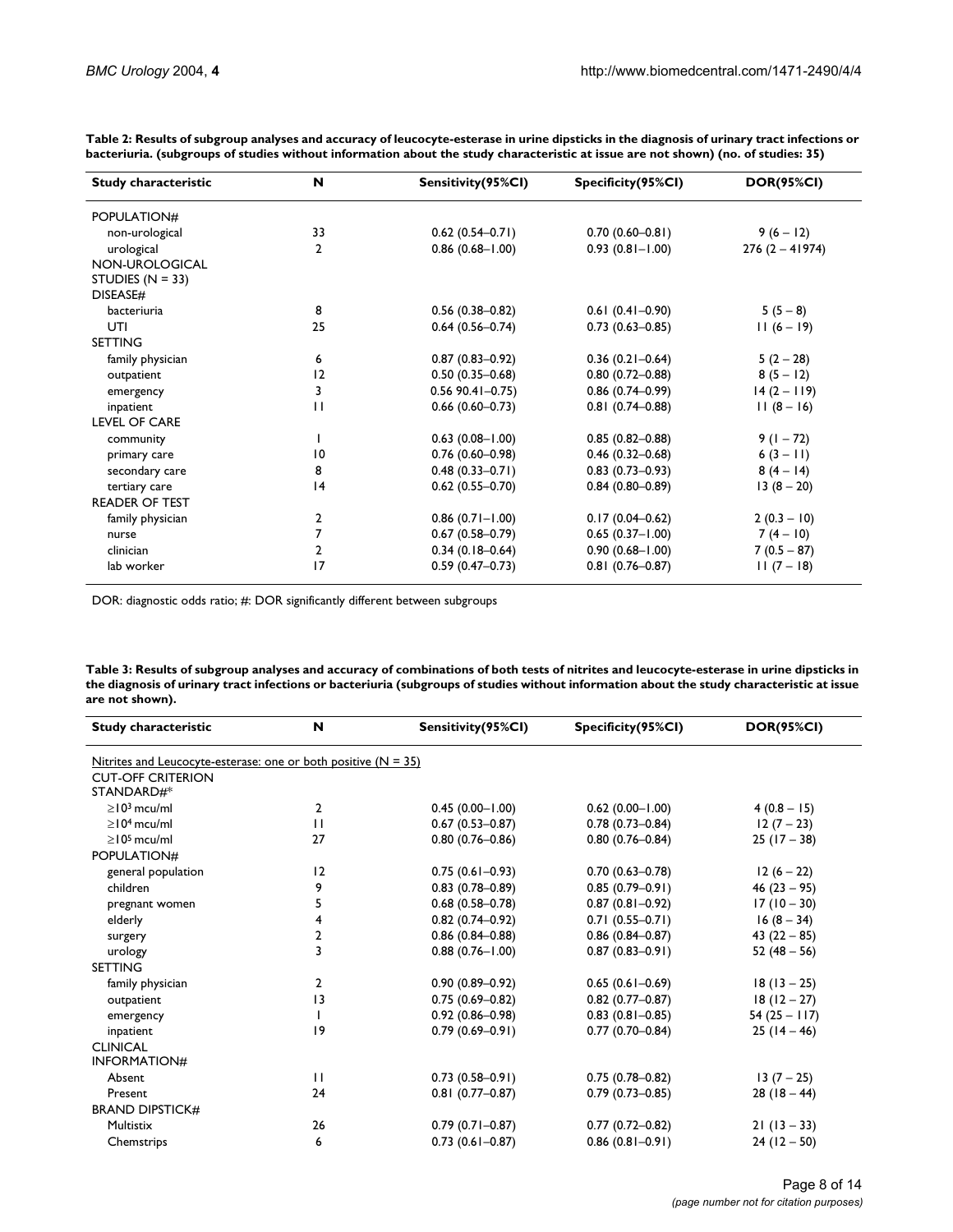| Combur                                                  |   | $0.78(0.69 - 0.88)$ | $0.97(0.96 - 0.97)$ | $102(77 - 136)$  |
|---------------------------------------------------------|---|---------------------|---------------------|------------------|
| NITRITES AND LEUCOCYTE-ESTERASE: BOTH POSITIVE (N = 14) |   |                     |                     |                  |
| <b>CUT-OFF CRITERION</b>                                |   |                     |                     |                  |
| STANDARD#*                                              |   |                     |                     |                  |
| $>103$ mcu/ml                                           |   | $0.45(0.29 - 0.61)$ | $0.62(0.50-0.74)$   | $1(0.6-3)$       |
| $>104$ mcu/ml                                           |   | $0.31(0.16 - 0.60)$ | $0.96(0.93 - 0.99)$ | $14(5 - 41)$     |
| $>105$ mcu/ml                                           | 2 | $0.44(0.32 - 0.60)$ | $0.96(0.92 - 1.00)$ | $75(31 - 185)$   |
| POPULATION#                                             |   |                     |                     |                  |
| general population                                      |   | $0.45(0.27-0.75)$   | $0.99(0.98 - 1.00)$ | $15(7 - 32)$     |
| children                                                | 6 | $0.46(0.30-0.71)$   | $0.94(0.94 - 0.94)$ | $151(51 - 448)$  |
| pregnant women                                          |   | $0.17(0.02 - 0.32)$ | $1.00(0.99 - 1.00)$ | $429(22 - 8210)$ |
| elderly                                                 |   | $0.63(0.41 - 0.85)$ | $0.98(0.92 - 1.00)$ | $89(14-70)$      |
| surgery                                                 |   | $0.72(0.64 - 0.80)$ | $0.77(0.74 - 0.80)$ | $9(6 - 13)$      |
| spinal                                                  |   | $0.47(0.37-0.57)$   | $0.99(0.97 - 1.00)$ | $72(13 - 394)$   |
|                                                         |   |                     |                     |                  |

**Table 3: Results of subgroup analyses and accuracy of combinations of both tests of nitrites and leucocyte-esterase in urine dipsticks in the diagnosis of urinary tract infections or bacteriuria (subgroups of studies without information about the study characteristic at issue are not shown).** *(Continued)*

DOR: diagnostic odds ratio; #: DOR significant different between several subgroups; \*: when in a study different cut-off points were used within one study population, the analyses were included as different studies

<span id="page-8-0"></span>**Table 4: Post-test probabilities (predictive values) of dipstick nitrites, leucyte-esterase and combinations of both tests in population subgroups and different settings, based on pooled sensitivities, pooled specificities and pooled pre-test probabilities (prevalences).**

|                    | <b>Pre-test Probability</b><br>(prevalence) | Post-test probability (predictive value) |                    |                         |                      |
|--------------------|---------------------------------------------|------------------------------------------|--------------------|-------------------------|----------------------|
|                    |                                             | <b>Nitrites</b>                          | Leucocyte-esterase | One or both<br>positive | <b>Both positive</b> |
| Population         |                                             |                                          |                    |                         |                      |
| General population | .15                                         |                                          |                    |                         |                      |
| $-$ Test $+$       |                                             | .33                                      | .27                | .31                     | .89                  |
| $-$ Test -         |                                             | .90                                      | .91                | .94                     | .91                  |
| Children           | .20                                         |                                          |                    |                         |                      |
| $-$ Test $+$       |                                             | .61                                      | .34                | .58                     | .66                  |
| $-$ Test -         |                                             | .88                                      | .88                | .95                     | .87                  |
| Pregnant women     | .06                                         |                                          |                    |                         |                      |
| $-$ Test $+$       |                                             | .55                                      | .10                | .58                     | (.99)                |
| $-$ Test -         |                                             | .97                                      | .97                | .95                     | (.96)                |
| Elderly            | .30                                         |                                          |                    |                         |                      |
| $-$ Test $+$       |                                             | .88                                      | .47                | .55                     | (.90)                |
| - Test -           |                                             | .89                                      | .81                | .90                     | (.86)                |
| Surgery            | .15                                         |                                          |                    |                         |                      |
| $-$ Test $+$       |                                             | .70                                      | .27                | .51                     | (.38)                |
| - Test -           |                                             | .92                                      | .91                | .97                     | (.94)                |
| Urology            | .15                                         |                                          |                    |                         |                      |
| $-$ Test $+$       |                                             | .78                                      | .68                | .54                     |                      |
| $-$ Test -         |                                             | .93                                      | .97                | .98                     |                      |
| Setting            |                                             |                                          |                    |                         |                      |
| Family physician   | .55                                         |                                          |                    |                         |                      |
| $-$ Test $+$       |                                             | .84                                      | .62                | .76                     |                      |
| - Test -           |                                             | .61                                      | .69                | .84                     |                      |
| Outpatient         | .10                                         |                                          |                    |                         |                      |
| $-$ Test $+$       |                                             | .56                                      | .22                | .32                     |                      |
| - Test -           |                                             | .94                                      | .94                | .97                     |                      |
| Inpatient          | .15                                         |                                          |                    |                         |                      |
| $-$ Test $+$       |                                             | .41                                      | .38                | .38                     |                      |
| - Test -           |                                             | .92                                      | .93                | .95                     |                      |
| Emergency          | .15                                         |                                          |                    |                         |                      |
| $-$ Test $+$       |                                             | .62                                      | .41                | .41                     |                      |
| $-$ Test -         |                                             | .92                                      | .92                | .98                     |                      |
|                    |                                             |                                          |                    |                         |                      |

(): based on one study only.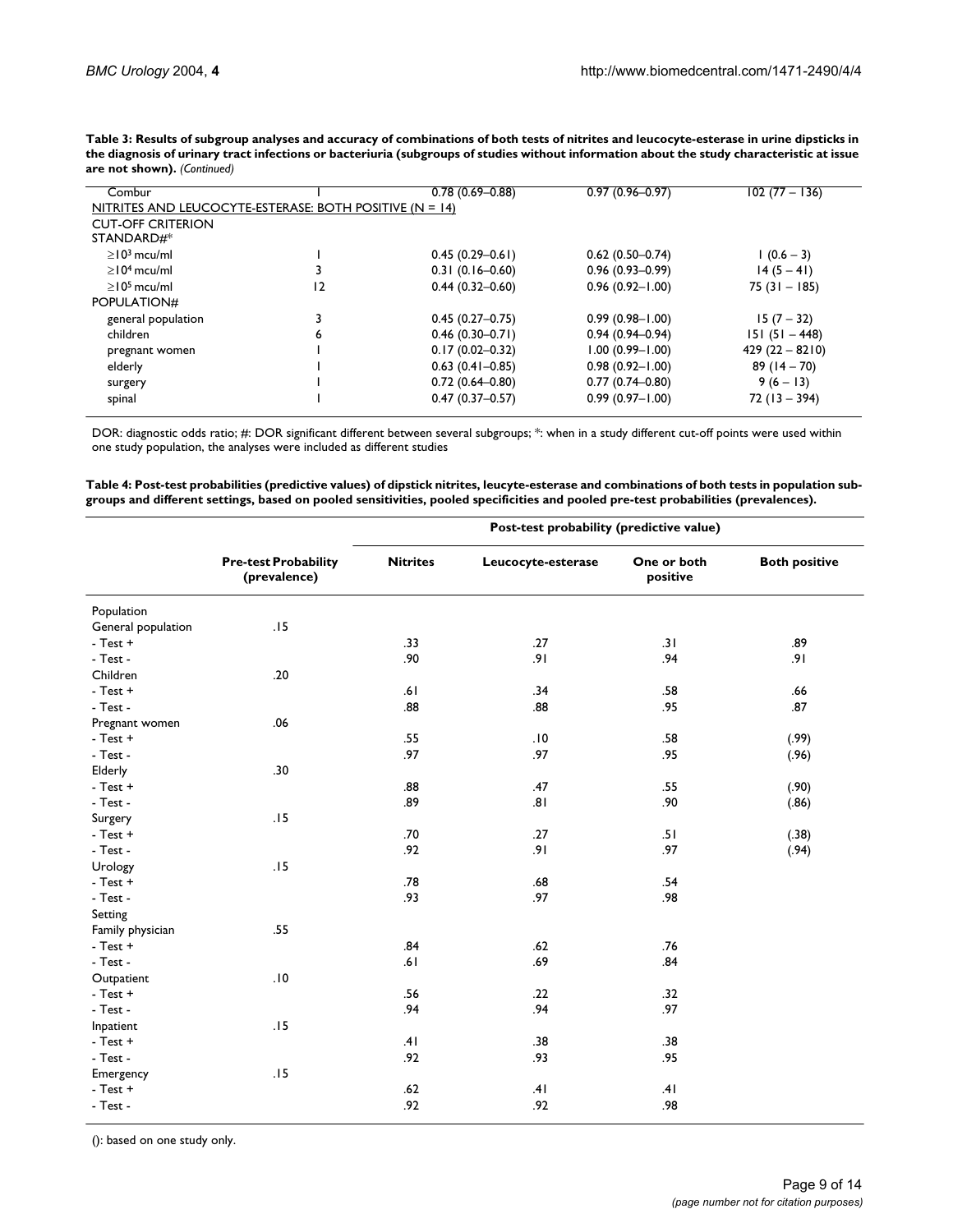The ln(DOR) was univariately associated with the cut-off point of the criterion standard, the availability of clinical information, population groups and brand of dipstick (Table [3\)](#page-7-1). Sensitivity and specificity were negatively correlated in the sub-group of the general population ( $\rho = -$ 0.406), in children ( $\rho$  = -0.417), surgery patients ( $\rho$  = -1.0) and urology patients ( $\rho = -0.50$ ). Sensitivity was homogeneous in pregnant women, surgery and urology, specificity was homogeneous in the later two groups. The ln(DOR) was homogeneous in all population groups.

Multivariate regression analysis retained the following independent factors: a cut-off point for the criterion standard of 1000 mcu/ml (1 study only,  $β = -1.823$ , 95% CI -3.629 – -0.017), studies in children (β = 1.176, 95% CI 0.477 – 1.875), studies in urology patients ( $\beta$  = 1.184, 95% CI 0.103 – 2.264) and the presence of clinical information (β = 0.893, 95% CI 0.259 – 1.527) (adjusted R<sup>2</sup> regression model: 0.39). The model did not change when excluding the one study with the low criterion standard cut-off point (1000 mcu/ml).

For details on sensitivity, specificity and odds ratios, see Table [3](#page-7-1). Post-test probabilities for different patient populations and care settings are shown in Table [4](#page-8-0), and Figure 1 and 2.

## *Nitrite and leucocyte-esterase positive (n = 14)*

Four studies were outliers, of which two had low external validity. As no factor was associated with the outliers, no studies were excluded. Sensitivity and specificity were negatively correlated (Spearman  $\rho = -0.275$ ), and were both heterogeneous, as was the  $ln(DOR)$  (Q = 43, df 13).

The diagnostic odds ratio was associated with the cut-off point of the criterion standard and with population groups (Table [3](#page-7-1)). It was also associated with the cut-off point of the dipstick (β = -0.421, 95% CI -0.071 to -2.308), because of one study [46] that used a cut-off point of 1000 mcu/ml for the criterion standard. Sensitivity and specificity were negatively associated after exclusion of this study (Spearman  $ρ = -0.36$ ), but remained heterogeneous, as did the ln(DOR). The ln(DOR) was only homogeneous in studies on children ( $Q = 9$ , df 5, Spearman  $\rho =$ -0.49).

In multivariate meta-regression, the independent factors were: studies in general populations, studies in surgery patients and one study with a criterion cut-off of 1000 mcu/ml. When excluding this last-mentioned study, studies in general populations ( $β = -2.312$ , 95% CI -3.950 to -0.675) and studies in surgery patients (β = -2.846, 95% CI -5.435 to -0.257) remained in the regression model (adjusted R2 regression model: 0.50).

For details on sensitivity, specificity and odds ratios see Table [3.](#page-7-1) Post-test probabilities for different patient populations are in Table [4](#page-8-0) and Figure 2.

## **Discussion**

## *Quality of the evidence*

Before discussing the accuracy of the dipstick itself, one must take into account the amount and quality of the available evidence. The search was extensive, and identified a large number of studies published during the nineties. The quality of the research, as could be derived from the publications, was reasonable: 70% of the selected studies had an internal validity score which was approximately 70% of the maximum score. Only one in three publications had an external validity score of 75% or more. The importance of internal and external validity becomes clear from the fact that low scores were predominantly found among the outliers in this meta-analysis. A good description of the study population, using explicit selection criteria, is important: a major part of the existing heterogeneity in this meta-analysis could be explained by differences between study populations. The majority of the publications gave no information on important factors (such as the handling of contaminated samples or mixed cultures, or the micro-organisms cultured), which did not facilitate evaluation.

## *Nitrites*

Overall, the sensitivity of the urine dipstick test for nitrites was low (45 – 60% in most situations) with higher levels of specificity (85 – 98%). The typically low pre-test probabilities resulted in high predictive values of negative test results. The test for nitrites had its highest accuracy in specific populations such as pregnant women, urology patients and elderly people. Only in the elderly did the test for nitrites reach a high sensitivity, while in pregnant women sensitivity was the lowest, confirming the results reported by Patterson [5]. Although statistically not significant, the test for nitrites might perform better in asymptomatic patients and in patients who are not on antibiotics, confirming the results reported by Beer [14].

In multivariable analysis the accuracy of the dipstick for nitrites was affected only by the cut-off point for the nitrites and the population tested. The differences between the studies with regard to implicit cut-off points may be effected by human, instrumental or environmental factors.

Patient populations and care setting were highly correlated. Pre-test probabilities differed between some levels of care. While it is often expected that pre-test probability increases with each level of the health care system, in this study it was found to be higher in family physician or primary care studies, compared to hospital studies. Family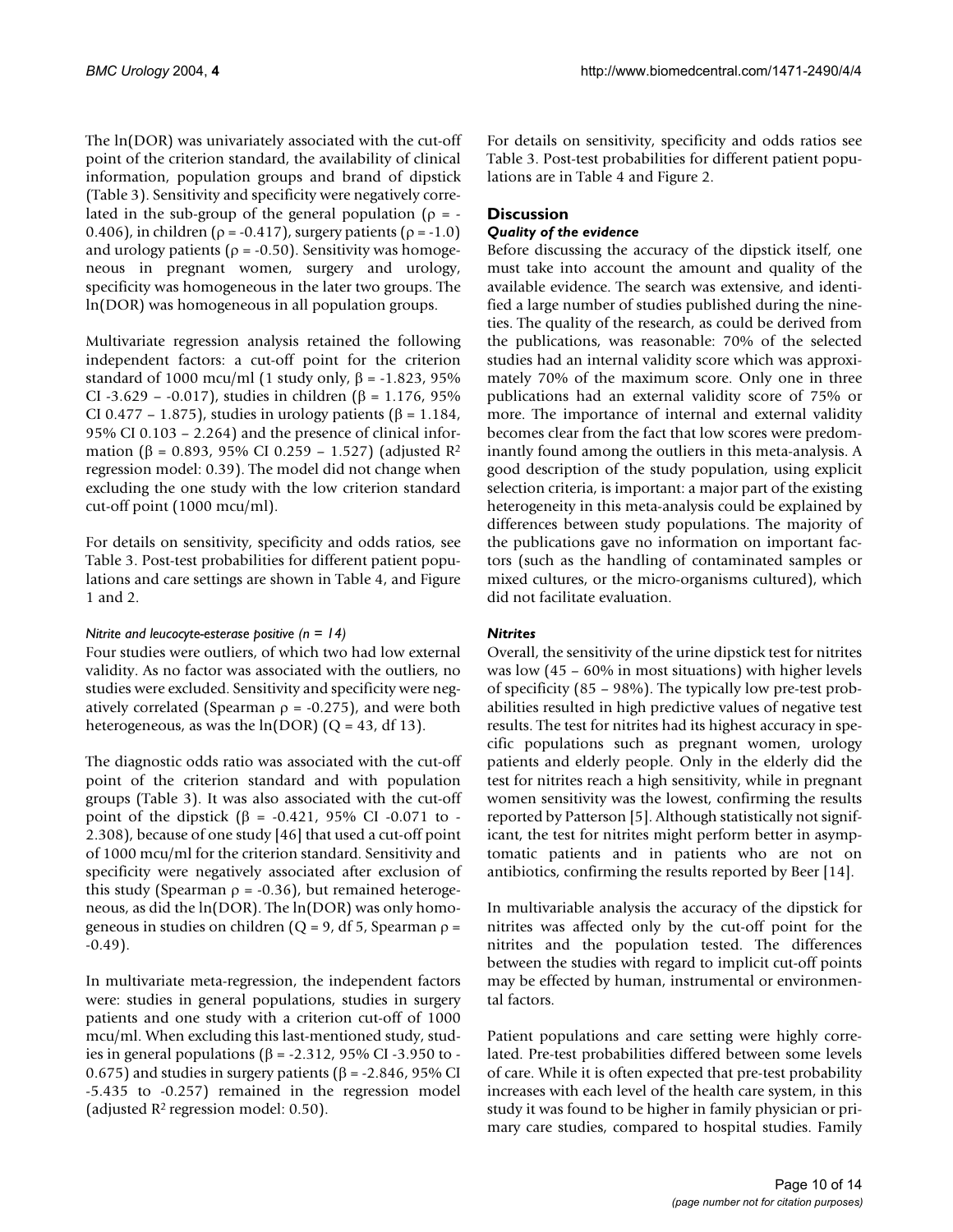physicians apparently use the dipstick test to diagnose an infection based on clinical signs and symptoms, while hospital-based physicians order a dipstick test to screen patients to exclude the presence of an infection.

## *Leukocyte-esterase*

Sensitivity of the urine dipstick test for leukocyte-esterase was, in general, slightly higher than for the dipstick test for nitrites (48 – 86%), while the specificity was slightly lower (17 – 93%). Generally, this resulted in a lower accuracy, compared to the test for nitrites, lower predictive values of positive test results and similar predictive values of negative test results.

The heterogeneity of the results of the urine dipstick test for leukocyte-esterase was only caused by factors related to external validity. Accuracy was higher for the detection of symptomatic UTI, compared to asymptomatic bacteriuria, as opposed to the test for nitrites. The leucocyte-esterase test had a much higher accuracy in urology patients, and consequently also in tertiary care, and when using a catheter for urine-collection. Sensitivity is highest in primary care, but requires further diagnostic work-up because of the high rates of false positives. In primary care negative results do not exclude the presence of infection.

## *Combination of nitrites and leukocyte-esterase*

Combining the results of both parts of the dipstick tests with one or both showing a positive result increased sensitivity (68 to 88%), but had different effects on specificity. The considerable false positive rates weigh upon the predictive values of positive test results, as reported earlier [10]. This resulted in different effects on accuracy, but increased the predictive values of a negative test result in all study populations, except studies in general populations. A negative dipstick test result excluded the presence of infection in most studies, contrary to the findings of Hurlbut et al. [13]. Accuracy was highest in urology patients, surgery patients and in children. No differences were found between symptomatic UTI and asymptomatic bacteriuria, as was reported by Pelgrom [12]. When both tests were positive specificity increased, also raising the predictive value of a positive result to an acceptable level in general populations.

## *Recommendations for practice*

Care setting and patient population are the major sources of heterogeneity. Consequently, these factors should be taken into account for optimal test use in different clinical circumstances. In the general population a negative test result for one of both tests has a sufficient predictive value to exclude disease, and when both test results are positive there is sufficient evidence to rule in infection. Also in children, pregnant women, surgery or urology populations a negative result for both tests rules out infection,

while a positive nitrite test still needs working-up, although the probability of infection increases considerably. In the elderly a negative test result for both tests rules out infection, while a positive nitrite test rules in infection. Post-test probabilities of positive leucocyte-esterase are low in all population subgroups.

A family physician should take these considerations in specific population groups into account, but in non-specific patients in a general practice a positive nitrite test rules in infection. On the other hand, if both tests are available and one of them is negative, confirmation remains necessary, because of the amount of false positive results. In other settings clinicians may exclude infection on the basis of a single negative test result.

## *Criterion standard*

For nitrites and leukocyte-esterase both separately or combined, the use of a more stringent definition of infection by increasing the cut-off point of the culture raised accuracy significantly. The lower cut-off point, at less than 1,000 mcu/ml, used mainly in supra-pubic urine-collection, resulted for nitrites in a higher accuracy through higher sensitivities. The present findings do not demonstrate systematically higher false positive rates with more stringent definitions of infection, as was observed by Gorelick [1]. The lowest cut-off point had higher false positive rates, but not the cut-off point at 105 mcu/ml.

## **Conclusions**

Research in this field can still be improved by implementing clear inclusion and exclusion criteria, and by doubleblind study designs. Reporting on the distribution of micro-organisms, the way in which urine is collected, the time delay between collection and analysis, whether only first-voided urine was collected, the handling of mixed cultures and contaminated urine samples, and who was reading the test, may improve future systematic reviews of test accuracy. If sample-sizes are adequate, the publication of results for relevant sub-groups may also increase the quality of future diagnostic studies in this field. Although this meta-analysis covers the evidence published over the last decade, the validity of its results is also limited by the limited specifications given in the publications. As specific patient populations – a proxy-indicator for spectrum of disease – seem to be the major source of heterogeneity of accuracy, more details about patients in different clinical settings might increase the validity of a future meta-analysis.

Overall, this review demonstrates that the urine dipstick test alone seems to be useful in all populations to exclude the presence of infection if the results for nitrites or leukocyte-esterase are negative. Sensitivities of the combination whereby one or both test results are positive vary between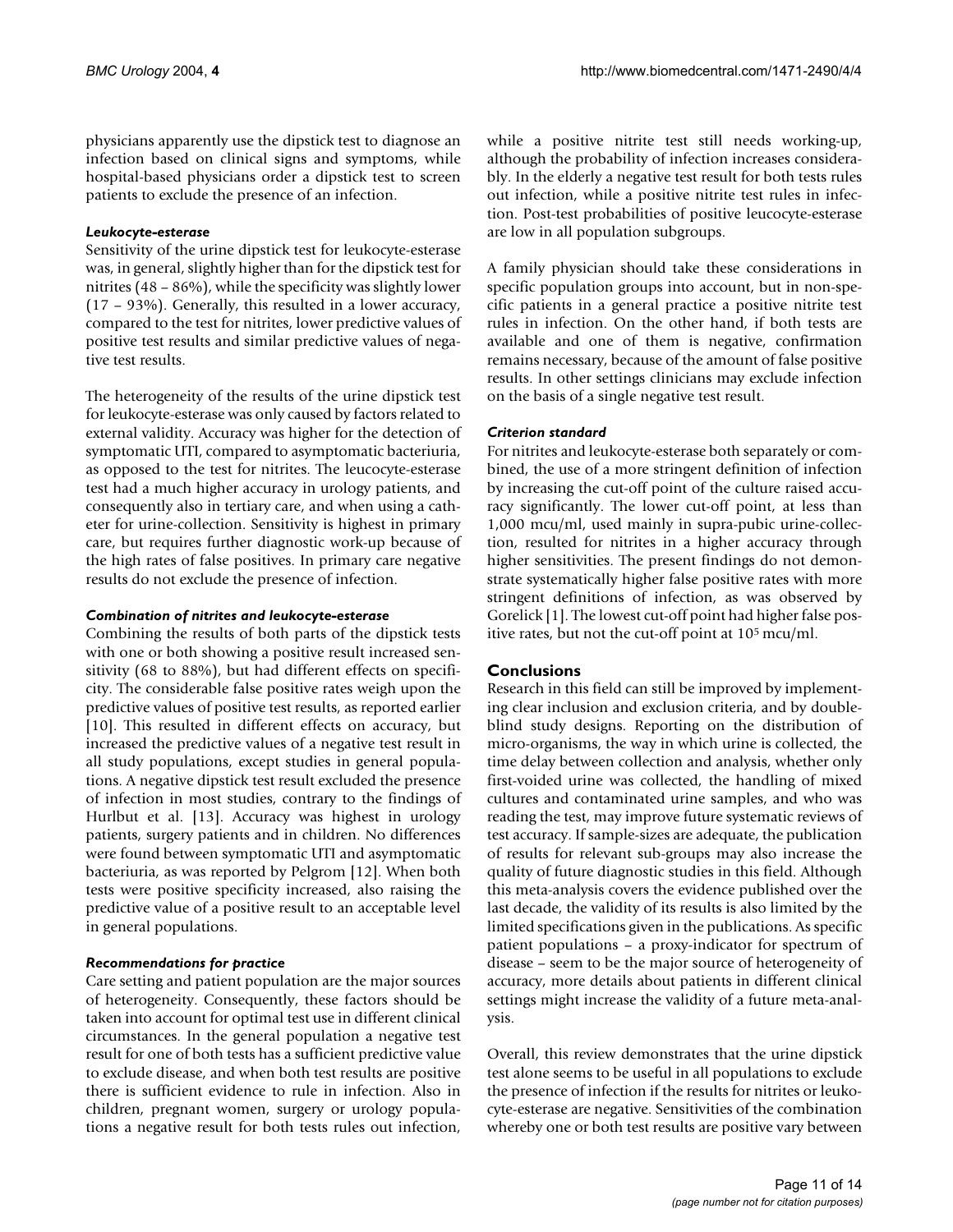68 and 88% in different patient groups, but positive test results have to be confirmed or pre-test probabilities have to be high on the basis of the clinical history and/or a combination of other tests. In family practice, the combination of both tests with at least one positive result is very sensitive, but because of its low specificity remains the usefulness of the dipstick test alone doubtful, even with high pre-test probabilities.

## **Competing interests**

None declared.

## **Authors Contributions**

WLJMD, JCY and NPvD conducted the searches, read the papers, extracted the data and analysed the methodological quality of the papers. Statistical analysis was done by WLJMD, and checked by PDB, DAWMvdW and LMB. All authors contributed equally to writing and reviewing the paper.

## **Additional material**

## **Table 5**

*PubMed search strategy for literature concerning the diagnosis of bacteriuria or urinary tract infections by measuring nitrites and/or leukocyte esterase with a dipstick, 1990 – 1999*

Click here for file

[\[http://www.biomedcentral.com/content/supplementary/1471-](http://www.biomedcentral.com/content/supplementary/1471-2490-4-4-S1.doc) 2490-4-4-S1.doc]

## **Additional File 6**

*Studies (n = 72)\* included in the meta-analysis of the urine dipstick for diagnosing bacteriuria or urinary tract infections by measuring nitrites and/or leukocyte esterase.*

Click here for file

[\[http://www.biomedcentral.com/content/supplementary/1471-](http://www.biomedcentral.com/content/supplementary/1471-2490-4-4-S2.doc) 2490-4-4-S2.doc]

## **Acknowledgement**

We thank Ms. Mika van der Leden for her translation of the Japanese publications.

## **References**

- 1. Gorelick MH, Shaw KN: **[Screening tests for urinary tract infec](http://www.ncbi.nlm.nih.gov/entrez/query.fcgi?cmd=Retrieve&db=PubMed&dopt=Abstract&list_uids=10545580)[tion in children: A meta-analysis.](http://www.ncbi.nlm.nih.gov/entrez/query.fcgi?cmd=Retrieve&db=PubMed&dopt=Abstract&list_uids=10545580)** *Pediatrics* 1999, **104:**e54.
- 2. Brooks D: **[The management of suspected urinary tact infec](http://www.ncbi.nlm.nih.gov/entrez/query.fcgi?cmd=Retrieve&db=PubMed&dopt=Abstract&list_uids=2132082)[tion in general practice.](http://www.ncbi.nlm.nih.gov/entrez/query.fcgi?cmd=Retrieve&db=PubMed&dopt=Abstract&list_uids=2132082)** *Br J Gen Pract* 1990, **40:**399-402.
- 3. Nazareth I, King M: **[Decision making by general practitioners in](http://www.ncbi.nlm.nih.gov/entrez/query.fcgi?cmd=Retrieve&db=PubMed&dopt=Abstract&list_uids=8495157) [diagnosis and management of lower urinary tract symptoms](http://www.ncbi.nlm.nih.gov/entrez/query.fcgi?cmd=Retrieve&db=PubMed&dopt=Abstract&list_uids=8495157) [in women.](http://www.ncbi.nlm.nih.gov/entrez/query.fcgi?cmd=Retrieve&db=PubMed&dopt=Abstract&list_uids=8495157)** *BMJ* 1993, **306:**1103-6.
- 4. Andriole VT, Patterson TF: **[Epidemiology, natural history and](http://www.ncbi.nlm.nih.gov/entrez/query.fcgi?cmd=Retrieve&db=PubMed&dopt=Abstract&list_uids=1996039) [management of urinary tract infections in pregnancy.](http://www.ncbi.nlm.nih.gov/entrez/query.fcgi?cmd=Retrieve&db=PubMed&dopt=Abstract&list_uids=1996039)** *Med Clin N Am* 1991, **75:**359-73.
- 5. Patterson TF, Andriole VT: **Detection, significance and therapy of bacteriuria in pregnancy. Update in the managed health care era.** *Inf Dis Clin N Am* 1997, **11:**593-608.
- 6. Romero R, Oyarzun E, Mazor M, Sirtori M, Hobbines JC, Bracken M: **[Meta-analysis of the relationship between asymptomatic](http://www.ncbi.nlm.nih.gov/entrez/query.fcgi?cmd=Retrieve&db=PubMed&dopt=Abstract&list_uids=2927852)**

**[bacteriuria and preterm delivery/low birth weight.](http://www.ncbi.nlm.nih.gov/entrez/query.fcgi?cmd=Retrieve&db=PubMed&dopt=Abstract&list_uids=2927852)** *Obstet Gynecol* 1989, **73:**576.

- 7. Wolfhagen MJHM, Hoepelman IM, Verhoef J: **[Urineweginfectie bij](http://www.ncbi.nlm.nih.gov/entrez/query.fcgi?cmd=Retrieve&db=PubMed&dopt=Abstract&list_uids=2179736) [ouderen, wat is de betekenis? \[Urinary tract infection in eld](http://www.ncbi.nlm.nih.gov/entrez/query.fcgi?cmd=Retrieve&db=PubMed&dopt=Abstract&list_uids=2179736)[erly people: what does it mean?\].](http://www.ncbi.nlm.nih.gov/entrez/query.fcgi?cmd=Retrieve&db=PubMed&dopt=Abstract&list_uids=2179736)** *Ned Tijdschr Geneeskd* 1990, **134:**470-2.
- 8. Cochat P, Dubourg L, Koch Nogueira P, Peretti N, Vial M: **[French:](http://www.ncbi.nlm.nih.gov/entrez/query.fcgi?cmd=Retrieve&db=PubMed&dopt=Abstract&list_uids=10.1016/S0929-693X(97)83470-7) [Urine analysis by dipstick.](http://www.ncbi.nlm.nih.gov/entrez/query.fcgi?cmd=Retrieve&db=PubMed&dopt=Abstract&list_uids=10.1016/S0929-693X(97)83470-7)** *Arch Pédiatr* 1998, **5:**65-70.
- 9. Lohr JA: **[Use of routine urinalysis in making a presumptive](http://www.ncbi.nlm.nih.gov/entrez/query.fcgi?cmd=Retrieve&db=PubMed&dopt=Abstract&list_uids=1923675) [diagnosis of urinary tract infection in children.](http://www.ncbi.nlm.nih.gov/entrez/query.fcgi?cmd=Retrieve&db=PubMed&dopt=Abstract&list_uids=1923675)** *Pediatr Infect Dis J* 1991, **10:**646-50.
- 10. The U.S. Preventive Services Task Force: **[Screening for asympto](http://www.ncbi.nlm.nih.gov/entrez/query.fcgi?cmd=Retrieve&db=PubMed&dopt=Abstract&list_uids=2200247)[matic bacteriuria, hematuria and proteinuria.](http://www.ncbi.nlm.nih.gov/entrez/query.fcgi?cmd=Retrieve&db=PubMed&dopt=Abstract&list_uids=2200247)** *Am Fam Physician* 1990, **42:**389-95.
- 11. Fihn SD: **Lower urinary tract infection in women.** *Curr Opinion Obstet Gyneco* 1992, **4:**571-8.
- 12. Pelgrom J, de Maeseneer J: **De dipstickmethode: vaarwel urinesediment? [The dipstick: goodbye microscopy?].** *Huisarts Nu* 1995, **24:**8-11.
- 13. Hurlbut TA, Littenberg B, the Diagnostic Technology Assessment Consortium: **[The diagnostic accuracy of rapid dipstick tests to](http://www.ncbi.nlm.nih.gov/entrez/query.fcgi?cmd=Retrieve&db=PubMed&dopt=Abstract&list_uids=1951183) [predict urinary tract infection.](http://www.ncbi.nlm.nih.gov/entrez/query.fcgi?cmd=Retrieve&db=PubMed&dopt=Abstract&list_uids=1951183)** *Am J Clin Path* 1991, **96:**582-8.
- 14. Beer JH, Vogt A, Neftel K, Cottagnoud P: **[False positive results for](http://www.ncbi.nlm.nih.gov/entrez/query.fcgi?cmd=Retrieve&db=PubMed&dopt=Abstract&list_uids=8664766) [leucocytes in urine dipstick test with common antibiotics.](http://www.ncbi.nlm.nih.gov/entrez/query.fcgi?cmd=Retrieve&db=PubMed&dopt=Abstract&list_uids=8664766)** *BMJ* 1996, **313:**25.
- 15. Gallagher EJ, Schwartz E, Weinstein RS: **[Performance character](http://www.ncbi.nlm.nih.gov/entrez/query.fcgi?cmd=Retrieve&db=PubMed&dopt=Abstract&list_uids=10.1016/0735-6757(90)90197-8)[istics of urine dipsticks stored in open containers](http://www.ncbi.nlm.nih.gov/entrez/query.fcgi?cmd=Retrieve&db=PubMed&dopt=Abstract&list_uids=10.1016/0735-6757(90)90197-8)[.](http://www.ncbi.nlm.nih.gov/entrez/query.fcgi?cmd=Retrieve&db=PubMed&dopt=Abstract&list_uids=2302279)** *Am J Emerg Med* 1990, **8:**121-3.
- 16. Edwards A, Granier S: **[Packaging may lead to false positive](http://www.ncbi.nlm.nih.gov/entrez/query.fcgi?cmd=Retrieve&db=PubMed&dopt=Abstract&list_uids=8892446) [results.](http://www.ncbi.nlm.nih.gov/entrez/query.fcgi?cmd=Retrieve&db=PubMed&dopt=Abstract&list_uids=8892446)** *BMJ* 1996, **313:**1010.
- 17. Lijmer JG, Mol BW, Heisterkamp S, Bonsel GJ, Prins MH, van der Meulen JH, Bossuyt PM: **[Empirical evidence of design-related](http://www.ncbi.nlm.nih.gov/entrez/query.fcgi?cmd=Retrieve&db=PubMed&dopt=Abstract&list_uids=10.1001/jama.282.11.1061) [bias in studies of diagnostic tests](http://www.ncbi.nlm.nih.gov/entrez/query.fcgi?cmd=Retrieve&db=PubMed&dopt=Abstract&list_uids=10.1001/jama.282.11.1061)[.](http://www.ncbi.nlm.nih.gov/entrez/query.fcgi?cmd=Retrieve&db=PubMed&dopt=Abstract&list_uids=10493205)** *JAMA* 1999, **282:**1061-6.
- 18. van der Weijden T, Yzermans CJ, Dinant GJ, van Duijn NP, de Vet R, Buntinx F: **[Identifying relevant diagnostic studies in MEDLINE.](http://www.ncbi.nlm.nih.gov/entrez/query.fcgi?cmd=Retrieve&db=PubMed&dopt=Abstract&list_uids=10.1093/fampra/14.3.204) [The diagnostic value of the erythrocyte sedimentation rate](http://www.ncbi.nlm.nih.gov/entrez/query.fcgi?cmd=Retrieve&db=PubMed&dopt=Abstract&list_uids=10.1093/fampra/14.3.204) [\(ESR\) and dipstick as an example](http://www.ncbi.nlm.nih.gov/entrez/query.fcgi?cmd=Retrieve&db=PubMed&dopt=Abstract&list_uids=10.1093/fampra/14.3.204)[.](http://www.ncbi.nlm.nih.gov/entrez/query.fcgi?cmd=Retrieve&db=PubMed&dopt=Abstract&list_uids=9201493)** *Fam Pract* 1997, **14:**204-8.
- 19. Cochrane Methods Working Group on Screening and Diagnostic Tests: Recommended methods. [http://www.cochrane.org/ Tests: **Recommended methods.** [cochrane/sadt.htm\]](http://www.cochrane.org/cochrane/sadt.htm). Accessed 21 May 2004
- 20. Moses LE, Shapiro D, Littenberg B: **[Combining independent stud](http://www.ncbi.nlm.nih.gov/entrez/query.fcgi?cmd=Retrieve&db=PubMed&dopt=Abstract&list_uids=8210827)[ies of a diagnostic test into a summary ROC curve: data-ana](http://www.ncbi.nlm.nih.gov/entrez/query.fcgi?cmd=Retrieve&db=PubMed&dopt=Abstract&list_uids=8210827)[lytic approaches and some additional considerations.](http://www.ncbi.nlm.nih.gov/entrez/query.fcgi?cmd=Retrieve&db=PubMed&dopt=Abstract&list_uids=8210827)** *Stat Med* 1993, **12:**1293-1316.
- 21. Irwig L, Macaskill P, Glasziou P, Fahey M: **[Meta-analytic methods](http://www.ncbi.nlm.nih.gov/entrez/query.fcgi?cmd=Retrieve&db=PubMed&dopt=Abstract&list_uids=10.1016/0895-4356(94)00099-C) [for diagnostic accuracy](http://www.ncbi.nlm.nih.gov/entrez/query.fcgi?cmd=Retrieve&db=PubMed&dopt=Abstract&list_uids=10.1016/0895-4356(94)00099-C)[.](http://www.ncbi.nlm.nih.gov/entrez/query.fcgi?cmd=Retrieve&db=PubMed&dopt=Abstract&list_uids=7853038)** *J Clin Epidemiol* 1995, **48:**119-30.
- 22. Fleiss JL: *Statistical methods for rates and proportions* New-York: Wiley; 1973.
- 23. Irwig L, McAskill P, Glasziou P, Fahey M: **[Meta-analytic methods](http://www.ncbi.nlm.nih.gov/entrez/query.fcgi?cmd=Retrieve&db=PubMed&dopt=Abstract&list_uids=10.1016/0895-4356(94)00099-C) [for diagnostic test accuracy](http://www.ncbi.nlm.nih.gov/entrez/query.fcgi?cmd=Retrieve&db=PubMed&dopt=Abstract&list_uids=10.1016/0895-4356(94)00099-C)[.](http://www.ncbi.nlm.nih.gov/entrez/query.fcgi?cmd=Retrieve&db=PubMed&dopt=Abstract&list_uids=7853038)** *J Clin Epidemiol* 1995, **48:**119-30.
- 24. Galbraith RF: **[A note on graphical presentation of estimated](http://www.ncbi.nlm.nih.gov/entrez/query.fcgi?cmd=Retrieve&db=PubMed&dopt=Abstract&list_uids=3413368) [odds ratios from several clinical trials.](http://www.ncbi.nlm.nih.gov/entrez/query.fcgi?cmd=Retrieve&db=PubMed&dopt=Abstract&list_uids=3413368)** *Stat Med* 1988, **7:**889-94.
- 25. Rutter CM, Gatsonis CA: **[Regression methods for meta-analysis](http://www.ncbi.nlm.nih.gov/entrez/query.fcgi?cmd=Retrieve&db=PubMed&dopt=Abstract&list_uids=9419705) [of diagnostic test data.](http://www.ncbi.nlm.nih.gov/entrez/query.fcgi?cmd=Retrieve&db=PubMed&dopt=Abstract&list_uids=9419705)** *Acad Radiol* 1995, **2:**S48-S56.
- 26. Lau J: *Meta-test version 0.6* New England Medical Center, Boston; 1997.
- 27. Midgette AS, Stukel TA, Littenberg B: **[A meta-analytic method for](http://www.ncbi.nlm.nih.gov/entrez/query.fcgi?cmd=Retrieve&db=PubMed&dopt=Abstract&list_uids=8412556) [summarising diagnostic test performances: Receiver-oper](http://www.ncbi.nlm.nih.gov/entrez/query.fcgi?cmd=Retrieve&db=PubMed&dopt=Abstract&list_uids=8412556)[ating-characteristic-summary point estimates.](http://www.ncbi.nlm.nih.gov/entrez/query.fcgi?cmd=Retrieve&db=PubMed&dopt=Abstract&list_uids=8412556)** *Med Decis Making* 1993, **13:**253-7.
- 28. Devillé WL, Buntinx F, Bouter LM, Montori VM, De Vet HC, Van Der Windt D, Bezemer PD: **Conducting systematic reviews of diagnostic studies: didactic guidelines.** *BMC Med Res Methodol* **2(1):**9.
- 29. Semeniuk H, Church D: **[Evaluation of the leukocyte esterase](http://www.ncbi.nlm.nih.gov/entrez/query.fcgi?cmd=Retrieve&db=PubMed&dopt=Abstract&list_uids=10449505) [and nitrite urine dipstick screening tests for detection of bac](http://www.ncbi.nlm.nih.gov/entrez/query.fcgi?cmd=Retrieve&db=PubMed&dopt=Abstract&list_uids=10449505)teriuria in women with suspected uncomplicated urinary [tract infections.](http://www.ncbi.nlm.nih.gov/entrez/query.fcgi?cmd=Retrieve&db=PubMed&dopt=Abstract&list_uids=10449505)** *J Clin Microbiol* 1999, **37:**3051-2.
- 30. Waisman Y, Zerem E, Amir L, Mimouni M: **[The validity of the uris](http://www.ncbi.nlm.nih.gov/entrez/query.fcgi?cmd=Retrieve&db=PubMed&dopt=Abstract&list_uids=10506266)[creen test for early detection of urinary tract infection in](http://www.ncbi.nlm.nih.gov/entrez/query.fcgi?cmd=Retrieve&db=PubMed&dopt=Abstract&list_uids=10506266) [children.](http://www.ncbi.nlm.nih.gov/entrez/query.fcgi?cmd=Retrieve&db=PubMed&dopt=Abstract&list_uids=10506266)** *Pediatrics* 1999, **104:**e41.
- 31. Munyi ST, Macharia WM, Alwar AJ, Njeru EK: **[Screening for uri](http://www.ncbi.nlm.nih.gov/entrez/query.fcgi?cmd=Retrieve&db=PubMed&dopt=Abstract&list_uids=9746994)[nary tract infection in children with cancer.](http://www.ncbi.nlm.nih.gov/entrez/query.fcgi?cmd=Retrieve&db=PubMed&dopt=Abstract&list_uids=9746994)** *East Afr Med J* 1998, **75:**264-7.
- 32. Sharief N, Hameed M, Petts D: **[Use of rapid dipstick tests to](http://www.ncbi.nlm.nih.gov/entrez/query.fcgi?cmd=Retrieve&db=PubMed&dopt=Abstract&list_uids=10436538) [exclude urinary tract infection in children.](http://www.ncbi.nlm.nih.gov/entrez/query.fcgi?cmd=Retrieve&db=PubMed&dopt=Abstract&list_uids=10436538)** *Br J Biomed Sci* 1998, **55:**242-6.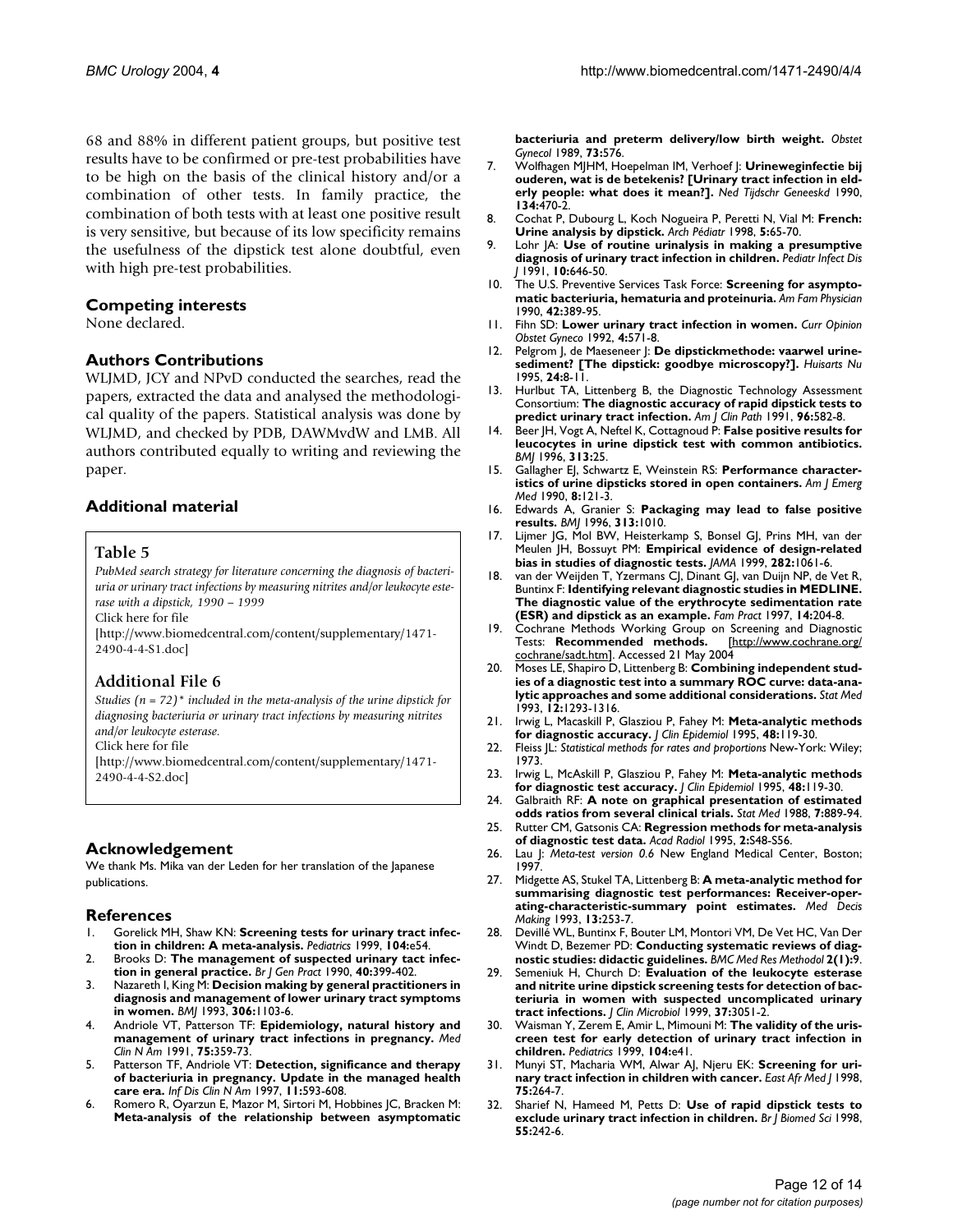- 33. Shaw KN, McGowan KL, Gorelick MH, Schwartz JS: **[Screening for](http://www.ncbi.nlm.nih.gov/entrez/query.fcgi?cmd=Retrieve&db=PubMed&dopt=Abstract&list_uids=9606243) [urinary tract infection in infants in the emergency depart](http://www.ncbi.nlm.nih.gov/entrez/query.fcgi?cmd=Retrieve&db=PubMed&dopt=Abstract&list_uids=9606243)[ment: which test is best?](http://www.ncbi.nlm.nih.gov/entrez/query.fcgi?cmd=Retrieve&db=PubMed&dopt=Abstract&list_uids=9606243)** *Pediatrics* 1998, **101:**e1.
- 34. Tincello DG, Richmond DH: **[Evaluation of reagent strips in](http://www.ncbi.nlm.nih.gov/entrez/query.fcgi?cmd=Retrieve&db=PubMed&dopt=Abstract&list_uids=9492667) [detecting asymptomatic bacteriuria in early pregnancy: pro](http://www.ncbi.nlm.nih.gov/entrez/query.fcgi?cmd=Retrieve&db=PubMed&dopt=Abstract&list_uids=9492667)[spective case series.](http://www.ncbi.nlm.nih.gov/entrez/query.fcgi?cmd=Retrieve&db=PubMed&dopt=Abstract&list_uids=9492667)** *BMJ* 1998, **316:**435-7.
- 35. Zaman Z, Borremans A, Verhaegen J, Verbist L, Blanckaert N: **[Disap](http://www.ncbi.nlm.nih.gov/entrez/query.fcgi?cmd=Retrieve&db=PubMed&dopt=Abstract&list_uids=9771448)[pointing dipstick screening for urinary tract infection in hos](http://www.ncbi.nlm.nih.gov/entrez/query.fcgi?cmd=Retrieve&db=PubMed&dopt=Abstract&list_uids=9771448)[pital inpatients.](http://www.ncbi.nlm.nih.gov/entrez/query.fcgi?cmd=Retrieve&db=PubMed&dopt=Abstract&list_uids=9771448)** *J Clin Pathol* 1998, **51:**471-2.
- 36. Edwards A, van der Voort J, Newcombe R, Thayer H, Verrier Jones K: **[A urine analysis method suitable for children's nappies.](http://www.ncbi.nlm.nih.gov/entrez/query.fcgi?cmd=Retrieve&db=PubMed&dopt=Abstract&list_uids=9306937)** *J Clin Pathol* 1997, **50:**569-72.
- 37. Hoberman A, Wald ER: **[Urinary tract infections in young febrile](http://www.ncbi.nlm.nih.gov/entrez/query.fcgi?cmd=Retrieve&db=PubMed&dopt=Abstract&list_uids=10.1097/00006454-199701000-00004) [children](http://www.ncbi.nlm.nih.gov/entrez/query.fcgi?cmd=Retrieve&db=PubMed&dopt=Abstract&list_uids=10.1097/00006454-199701000-00004)[.](http://www.ncbi.nlm.nih.gov/entrez/query.fcgi?cmd=Retrieve&db=PubMed&dopt=Abstract&list_uids=9002094)** *Pediatr Infect Dis J* 1997, **16:**11-7.
- 38. Rivierre P, Dauphin L, Lemonnier JY, Rea C, Chavanne D, Gauvain JB: **Infection urinaire en court séjour gériatrique: intérêt de la [bandelette urinaire. \[Urinary infection in geriatric short](http://www.ncbi.nlm.nih.gov/entrez/query.fcgi?cmd=Retrieve&db=PubMed&dopt=Abstract&list_uids=10.1016/S0248-8663(97)89965-1) [stay: value of urinary strips\]](http://www.ncbi.nlm.nih.gov/entrez/query.fcgi?cmd=Retrieve&db=PubMed&dopt=Abstract&list_uids=10.1016/S0248-8663(97)89965-1)[.](http://www.ncbi.nlm.nih.gov/entrez/query.fcgi?cmd=Retrieve&db=PubMed&dopt=Abstract&list_uids=9500009)** *Rev Med Interne* 1997, **18:**765-8.
- Shaw KN, McGowan KL: [Evaluation of a rapid screening filter](http://www.ncbi.nlm.nih.gov/entrez/query.fcgi?cmd=Retrieve&db=PubMed&dopt=Abstract&list_uids=10.1097/00006454-199703000-00006) **[test for urinary tract infection in children](http://www.ncbi.nlm.nih.gov/entrez/query.fcgi?cmd=Retrieve&db=PubMed&dopt=Abstract&list_uids=10.1097/00006454-199703000-00006)[.](http://www.ncbi.nlm.nih.gov/entrez/query.fcgi?cmd=Retrieve&db=PubMed&dopt=Abstract&list_uids=9076816)** *Pediatr Infect Dis J* 1997, **16:**283-7.
- 40. Hagay Z, Levy R, Miskin A, Milman D, Sharabi H, Insler V: **[Uriscreen,](http://www.ncbi.nlm.nih.gov/entrez/query.fcgi?cmd=Retrieve&db=PubMed&dopt=Abstract&list_uids=10.1016/0029-7844(95)00451-3) [a rapid enzymatic urine screening test: useful predictor of](http://www.ncbi.nlm.nih.gov/entrez/query.fcgi?cmd=Retrieve&db=PubMed&dopt=Abstract&list_uids=10.1016/0029-7844(95)00451-3) [significant bacteriuria in pregnancy](http://www.ncbi.nlm.nih.gov/entrez/query.fcgi?cmd=Retrieve&db=PubMed&dopt=Abstract&list_uids=10.1016/0029-7844(95)00451-3)[.](http://www.ncbi.nlm.nih.gov/entrez/query.fcgi?cmd=Retrieve&db=PubMed&dopt=Abstract&list_uids=8598964)** *Obstet Gynecol* 1996, **87:**410-3.
- 41. Jellheden B, Norrby RS, Sandberg T: **[Symptomatic urinary tract](http://www.ncbi.nlm.nih.gov/entrez/query.fcgi?cmd=Retrieve&db=PubMed&dopt=Abstract&list_uids=8792507) [infection in women in primary health care. Bacteriological,](http://www.ncbi.nlm.nih.gov/entrez/query.fcgi?cmd=Retrieve&db=PubMed&dopt=Abstract&list_uids=8792507) clinical and diagnostic aspects in relation to host response to [infection.](http://www.ncbi.nlm.nih.gov/entrez/query.fcgi?cmd=Retrieve&db=PubMed&dopt=Abstract&list_uids=8792507)** *Scand J Prim Health Care* 1996, **14:**122-8.
- 42. Leanos-Miranda A, Contreras-Hernandez I, Camacho R, Villagomez-Salcedo E, Cervantes-Gorayeb I: **[Rendimiento diagnóstico de](http://www.ncbi.nlm.nih.gov/entrez/query.fcgi?cmd=Retrieve&db=PubMed&dopt=Abstract&list_uids=8815495) algunas pruebas en orina en las infecciones de vías urinarias. [\[Diagnostic yield of various urine tests in urinary tract](http://www.ncbi.nlm.nih.gov/entrez/query.fcgi?cmd=Retrieve&db=PubMed&dopt=Abstract&list_uids=8815495) [infections\].](http://www.ncbi.nlm.nih.gov/entrez/query.fcgi?cmd=Retrieve&db=PubMed&dopt=Abstract&list_uids=8815495)** *Rev Invest Clin* 1996, **48:**117-23.
- 43. Osterberg E, Aspevall O, Grillner L, Persson E: **[Young women with](http://www.ncbi.nlm.nih.gov/entrez/query.fcgi?cmd=Retrieve&db=PubMed&dopt=Abstract&list_uids=8725093) symptoms of urinary tract infection. Prevalence and diagno[sis of chlamydial infection and evaluation of rapid screening](http://www.ncbi.nlm.nih.gov/entrez/query.fcgi?cmd=Retrieve&db=PubMed&dopt=Abstract&list_uids=8725093) [of bacteriuria.](http://www.ncbi.nlm.nih.gov/entrez/query.fcgi?cmd=Retrieve&db=PubMed&dopt=Abstract&list_uids=8725093)** *Scand J Prim Health Care* 1996, **14:**43-9.
- 44. Zainal D, Baba A: **[The value of positive nitrites in screening](http://www.ncbi.nlm.nih.gov/entrez/query.fcgi?cmd=Retrieve&db=PubMed&dopt=Abstract&list_uids=9031425) [asymptomatic bacteriuria amongst Malaysian school](http://www.ncbi.nlm.nih.gov/entrez/query.fcgi?cmd=Retrieve&db=PubMed&dopt=Abstract&list_uids=9031425) [children.](http://www.ncbi.nlm.nih.gov/entrez/query.fcgi?cmd=Retrieve&db=PubMed&dopt=Abstract&list_uids=9031425)** *Southeast Asian J Trop Med Public Health* 1996, **27:**184-8.
- 45. Bailey BL Jr: **Urinalysis predictive of urine culture results.** *J Fam Prac* 1995, **40:**45-50.
- 46. Holland DJ, Bliss KJ, Allen CD, Gilbert GL: **[A comparison of chem](http://www.ncbi.nlm.nih.gov/entrez/query.fcgi?cmd=Retrieve&db=PubMed&dopt=Abstract&list_uids=7603764)[ical dipsticks read visually or by photometry in the routine](http://www.ncbi.nlm.nih.gov/entrez/query.fcgi?cmd=Retrieve&db=PubMed&dopt=Abstract&list_uids=7603764) screening of urine specimens in the clinical microbiology [laboratory.](http://www.ncbi.nlm.nih.gov/entrez/query.fcgi?cmd=Retrieve&db=PubMed&dopt=Abstract&list_uids=7603764)** *Pathology* 1995, **27:**91-6.
- 47. Mimoz O, Bouchet E, Edouard A, Costa Y, Samii K: **[Limited useful](http://www.ncbi.nlm.nih.gov/entrez/query.fcgi?cmd=Retrieve&db=PubMed&dopt=Abstract&list_uids=8669605)[ness of urinary dipsticks to screen out catheter-associated](http://www.ncbi.nlm.nih.gov/entrez/query.fcgi?cmd=Retrieve&db=PubMed&dopt=Abstract&list_uids=8669605) [bacteriuria in ICU patients.](http://www.ncbi.nlm.nih.gov/entrez/query.fcgi?cmd=Retrieve&db=PubMed&dopt=Abstract&list_uids=8669605)** *Anaesth Intensive Care* 1995, **23:**706-7.
- 48. Monane M, Gurwitz JH, Lipsitz LA, Glynn RJ, Choodnovskiy I, Avorn J: **[Epidemiologic and diagnostic aspects of bacteriuria: a lon](http://www.ncbi.nlm.nih.gov/entrez/query.fcgi?cmd=Retrieve&db=PubMed&dopt=Abstract&list_uids=7775718)[gitudinal study in older women.](http://www.ncbi.nlm.nih.gov/entrez/query.fcgi?cmd=Retrieve&db=PubMed&dopt=Abstract&list_uids=7775718)** *J Am Geriatr Soc* 1995, **43:**618-22.
- 49. Nunns D, Smith AR, Hosker G: **[Reagent strip testing urine for](http://www.ncbi.nlm.nih.gov/entrez/query.fcgi?cmd=Retrieve&db=PubMed&dopt=Abstract&list_uids=7648067) [significant bacteriuria in a urodynamic clinic.](http://www.ncbi.nlm.nih.gov/entrez/query.fcgi?cmd=Retrieve&db=PubMed&dopt=Abstract&list_uids=7648067)** *Br J Urol* 1995, **76:**87-9.
- 50. Reed RP, Wegerhoff FO: **[Urinary tract infection in malnour](http://www.ncbi.nlm.nih.gov/entrez/query.fcgi?cmd=Retrieve&db=PubMed&dopt=Abstract&list_uids=7598432)[ished rural African children.](http://www.ncbi.nlm.nih.gov/entrez/query.fcgi?cmd=Retrieve&db=PubMed&dopt=Abstract&list_uids=7598432)** *Ann Trop Paediatr* 1995, **15:**21-6.
- 51. Winkens RA, Leffers P, Trienekens TA, Stobberingh EE: **[The validity](http://www.ncbi.nlm.nih.gov/entrez/query.fcgi?cmd=Retrieve&db=PubMed&dopt=Abstract&list_uids=8536832) [of urine examination for urinary tract infections in daily](http://www.ncbi.nlm.nih.gov/entrez/query.fcgi?cmd=Retrieve&db=PubMed&dopt=Abstract&list_uids=8536832) [practice.](http://www.ncbi.nlm.nih.gov/entrez/query.fcgi?cmd=Retrieve&db=PubMed&dopt=Abstract&list_uids=8536832)** *Fam Pract* 1995, **12:**290-3.
- 52. Carroll KC, Hale DC, Von Boerum DH, Reich GC, Hamilton LT, Matsen JM: **[Laboratory evaluation of urinary tract infections in an](http://www.ncbi.nlm.nih.gov/entrez/query.fcgi?cmd=Retrieve&db=PubMed&dopt=Abstract&list_uids=7506476) [ambulatory clinic.](http://www.ncbi.nlm.nih.gov/entrez/query.fcgi?cmd=Retrieve&db=PubMed&dopt=Abstract&list_uids=7506476)** *Am J Clin Pathol* 1994, **101:**100-3.
- 53. Fowlis GA, Waters J, Williams G: **[The cost effectiveness of com](http://www.ncbi.nlm.nih.gov/entrez/query.fcgi?cmd=Retrieve&db=PubMed&dopt=Abstract&list_uids=7837191)[bined rapid tests \(Multistix\) in screening for urinary tract](http://www.ncbi.nlm.nih.gov/entrez/query.fcgi?cmd=Retrieve&db=PubMed&dopt=Abstract&list_uids=7837191) [infections.](http://www.ncbi.nlm.nih.gov/entrez/query.fcgi?cmd=Retrieve&db=PubMed&dopt=Abstract&list_uids=7837191)** *J R Soc Med* 1994, **87:**681-2.
- Gerber B, Schmidt H, Ohde A: [Zur Diagnostik von Harnwegsin](http://www.ncbi.nlm.nih.gov/entrez/query.fcgi?cmd=Retrieve&db=PubMed&dopt=Abstract&list_uids=7988857)**[fektionen im Wochenbett. \[Diagnosis of urinary tract infec](http://www.ncbi.nlm.nih.gov/entrez/query.fcgi?cmd=Retrieve&db=PubMed&dopt=Abstract&list_uids=7988857)[tions in puerperium\].](http://www.ncbi.nlm.nih.gov/entrez/query.fcgi?cmd=Retrieve&db=PubMed&dopt=Abstract&list_uids=7988857)** *Geburtshilfe Frauenheilkd* 1994, **54:**524-8.
- 55. Hiraoka M, Hida Y, Hori C, Tuchida S, Kuroda M, Sudo M: **[Rapid dip](http://www.ncbi.nlm.nih.gov/entrez/query.fcgi?cmd=Retrieve&db=PubMed&dopt=Abstract&list_uids=7942000)[stick test for diagnosis of urinary tract infection.](http://www.ncbi.nlm.nih.gov/entrez/query.fcgi?cmd=Retrieve&db=PubMed&dopt=Abstract&list_uids=7942000)** *Acta Paediatr Jpn* 1994, **36:**379-82.
- 56. Villanustre Ordóñez C, Buznego Sánchez R, Rodicio García M, Rodrigo Sáez E, Fernandez Seara MJ, Pavón Belinchón P, Castro-Cago M: **Estudio comparativo de los métodos semicuantitativos (leu-**

**cocituria, test de nitritios y Uricult) con el urocultivo para el diagnóstico de infección urinaria en el lactante. [Comparative study of semi-quantitative methods (microscopy of leucocytes, nitrites, and Uricult) with urine culture for the diagnosis of urine infection in infants].** *Anales Españoles de Pediatria* 1994, **41:**325-8.

- 57. Ravichandran D, Daltrey I, Uglow M, Johnson CD: **[Urine testing for](http://www.ncbi.nlm.nih.gov/entrez/query.fcgi?cmd=Retrieve&db=PubMed&dopt=Abstract&list_uids=7820471) [acute lower abdominal pain in adults.](http://www.ncbi.nlm.nih.gov/entrez/query.fcgi?cmd=Retrieve&db=PubMed&dopt=Abstract&list_uids=7820471)** *Br J Surg* 1994, **81:**1460-1.
- 58. Anderson JD, Chambers GK, Johnson HW: **[Application of a leuko](http://www.ncbi.nlm.nih.gov/entrez/query.fcgi?cmd=Retrieve&db=PubMed&dopt=Abstract&list_uids=10.1016/0732-8893(93)90066-G)[cyte and nitrite urine test strip to the management of chil](http://www.ncbi.nlm.nih.gov/entrez/query.fcgi?cmd=Retrieve&db=PubMed&dopt=Abstract&list_uids=10.1016/0732-8893(93)90066-G)[dren with neurogenic bladder](http://www.ncbi.nlm.nih.gov/entrez/query.fcgi?cmd=Retrieve&db=PubMed&dopt=Abstract&list_uids=10.1016/0732-8893(93)90066-G)[.](http://www.ncbi.nlm.nih.gov/entrez/query.fcgi?cmd=Retrieve&db=PubMed&dopt=Abstract&list_uids=8359003)** *Diagn Microbiol Infect Dis* 1993, **17:**29-33.
- 59. Bachman JW, Heise RH, Naessens JM, Timmerman MG: **[A study of](http://www.ncbi.nlm.nih.gov/entrez/query.fcgi?cmd=Retrieve&db=PubMed&dopt=Abstract&list_uids=10.1001/jama.270.16.1971) [various tests to detect asymptomatic urinary tract infections](http://www.ncbi.nlm.nih.gov/entrez/query.fcgi?cmd=Retrieve&db=PubMed&dopt=Abstract&list_uids=10.1001/jama.270.16.1971) [in an obstetric population](http://www.ncbi.nlm.nih.gov/entrez/query.fcgi?cmd=Retrieve&db=PubMed&dopt=Abstract&list_uids=10.1001/jama.270.16.1971)[.](http://www.ncbi.nlm.nih.gov/entrez/query.fcgi?cmd=Retrieve&db=PubMed&dopt=Abstract&list_uids=8411555)** *JAMA* 1993, **270:**1971-4.
- 60. Dalton MT, Comeau S, Rainnie B, Lambert K, Forward KR: **[A com](http://www.ncbi.nlm.nih.gov/entrez/query.fcgi?cmd=Retrieve&db=PubMed&dopt=Abstract&list_uids=10.1016/0732-8893(93)90001-N)[parison of the API Uriscreen with the Vitek Urine Identifica](http://www.ncbi.nlm.nih.gov/entrez/query.fcgi?cmd=Retrieve&db=PubMed&dopt=Abstract&list_uids=10.1016/0732-8893(93)90001-N)tion-3 and the leukocyte esterase or nitrite strip as a [screening test for bacteriuria](http://www.ncbi.nlm.nih.gov/entrez/query.fcgi?cmd=Retrieve&db=PubMed&dopt=Abstract&list_uids=10.1016/0732-8893(93)90001-N)[.](http://www.ncbi.nlm.nih.gov/entrez/query.fcgi?cmd=Retrieve&db=PubMed&dopt=Abstract&list_uids=8467632)** *Diagn Microbiol Infect Dis* 1993, **16:**93-7.
- 61. Perula de Torres LA, de Borja Ranz Garijo F, Martinez de la Iglesia J, Blanco Negrede A, Acasuso Diaz G, Crespo Crespo A, Lechuga Varona MT, Seco Pinero MI: **[Validacíon de un método de diagnós](http://www.ncbi.nlm.nih.gov/entrez/query.fcgi?cmd=Retrieve&db=PubMed&dopt=Abstract&list_uids=7639824)[tico rápido de infección urinaria en población escolar. \[The](http://www.ncbi.nlm.nih.gov/entrez/query.fcgi?cmd=Retrieve&db=PubMed&dopt=Abstract&list_uids=7639824) validation of a rapid diagnostic method for urinary infection [in the school-age population\].](http://www.ncbi.nlm.nih.gov/entrez/query.fcgi?cmd=Retrieve&db=PubMed&dopt=Abstract&list_uids=7639824)** *Rev Clin Esp* 1993, **192:**209-13.
- 62. Etherington IJ, James DK: **[Reagent strip testing of antenatal](http://www.ncbi.nlm.nih.gov/entrez/query.fcgi?cmd=Retrieve&db=PubMed&dopt=Abstract&list_uids=8217998) [urine specimens for infection.](http://www.ncbi.nlm.nih.gov/entrez/query.fcgi?cmd=Retrieve&db=PubMed&dopt=Abstract&list_uids=8217998)** *Br J Obstet Gynaecol* 1993, **100:**806-8.
- 63. Fabre R, Baudet JM, Cavallo JD, Crenn Y, Meyran M: **[Évaluation de](http://www.ncbi.nlm.nih.gov/entrez/query.fcgi?cmd=Retrieve&db=PubMed&dopt=Abstract&list_uids=8159471) [tests rapides de dépistage dans le diagnostic des infection](http://www.ncbi.nlm.nih.gov/entrez/query.fcgi?cmd=Retrieve&db=PubMed&dopt=Abstract&list_uids=8159471) urinaires. [Evaluation of rapid screening tests in the diagno[sis of urinary infections\].](http://www.ncbi.nlm.nih.gov/entrez/query.fcgi?cmd=Retrieve&db=PubMed&dopt=Abstract&list_uids=8159471)** *Pathol Biol (Paris)* 1993, **41:**923-6.
- 64. Liptak GS, Campbell J, Stewart R, Hulbert WC Jr: **[Screening for uri](http://www.ncbi.nlm.nih.gov/entrez/query.fcgi?cmd=Retrieve&db=PubMed&dopt=Abstract&list_uids=8512672)[nary tract infection in children with neurogenic bladders.](http://www.ncbi.nlm.nih.gov/entrez/query.fcgi?cmd=Retrieve&db=PubMed&dopt=Abstract&list_uids=8512672)** *Am J Phys Med Rehabil* 1993, **72:**122-6.
- 65. Lohr JA, Portilla MG, Geuder TG, Dunn ML, Dudley SM: **[Making a](http://www.ncbi.nlm.nih.gov/entrez/query.fcgi?cmd=Retrieve&db=PubMed&dopt=Abstract&list_uids=8419610) [presumptive diagnosis of urinary tract infection by using a](http://www.ncbi.nlm.nih.gov/entrez/query.fcgi?cmd=Retrieve&db=PubMed&dopt=Abstract&list_uids=8419610) [urinalysis performed in an on-site laboratory.](http://www.ncbi.nlm.nih.gov/entrez/query.fcgi?cmd=Retrieve&db=PubMed&dopt=Abstract&list_uids=8419610)** *J Pediatr* 1993, **122:**22-5.
- 66. Nauschuetz WF, Harrison LS, Trevino SB, Becker GR, Benton J: **[Two](http://www.ncbi.nlm.nih.gov/entrez/query.fcgi?cmd=Retrieve&db=PubMed&dopt=Abstract&list_uids=7763406) [rapid urine screens for detection of bacteriuria: an](http://www.ncbi.nlm.nih.gov/entrez/query.fcgi?cmd=Retrieve&db=PubMed&dopt=Abstract&list_uids=7763406) [evaluation.](http://www.ncbi.nlm.nih.gov/entrez/query.fcgi?cmd=Retrieve&db=PubMed&dopt=Abstract&list_uids=7763406)** *Curr Microbiol* 1993, **26:**43-5.
- 67. Ibarra OJF, Vera GE, Garcia AJL: **[Utilidad de dos pruebas para el](http://www.ncbi.nlm.nih.gov/entrez/query.fcgi?cmd=Retrieve&db=PubMed&dopt=Abstract&list_uids=8270223) [diagnóstico presuntivo rápido en infección de vías urinarias y](http://www.ncbi.nlm.nih.gov/entrez/query.fcgi?cmd=Retrieve&db=PubMed&dopt=Abstract&list_uids=8270223) embarazo. [Usefulness of two tests for rapid diagnosis of uri[nary infections in pregnancy\].](http://www.ncbi.nlm.nih.gov/entrez/query.fcgi?cmd=Retrieve&db=PubMed&dopt=Abstract&list_uids=8270223)** *Ginecol Obstet Mex* 1993, **61:**290-4.
- 68. Woodward MN, Griffiths DM: **[Use of dipsticks for routine anal](http://www.ncbi.nlm.nih.gov/entrez/query.fcgi?cmd=Retrieve&db=PubMed&dopt=Abstract&list_uids=8518679)[ysis of urine from children with acute abdominal pain.](http://www.ncbi.nlm.nih.gov/entrez/query.fcgi?cmd=Retrieve&db=PubMed&dopt=Abstract&list_uids=8518679)** *BMJ* 1993, **306:**1512.
- 69. Blum RN, Wright RA: **[Detection of pyuria and bacteriuria in](http://www.ncbi.nlm.nih.gov/entrez/query.fcgi?cmd=Retrieve&db=PubMed&dopt=Abstract&list_uids=1487760) [symptomatic ambulatory women.](http://www.ncbi.nlm.nih.gov/entrez/query.fcgi?cmd=Retrieve&db=PubMed&dopt=Abstract&list_uids=1487760)** *J Gen Intern Med* 1992, **7:**140-4.
- 70. Cooper J, Raeburn A, Hamilton-Miller JM, Brumfitt W: **[Nitrite test](http://www.ncbi.nlm.nih.gov/entrez/query.fcgi?cmd=Retrieve&db=PubMed&dopt=Abstract&list_uids=1457160) [for bacteriuria detection.](http://www.ncbi.nlm.nih.gov/entrez/query.fcgi?cmd=Retrieve&db=PubMed&dopt=Abstract&list_uids=1457160)** *Br J Gen Pract* 1992, **42:**346-7.
- 71. Graninger W, Fleischmann D, Schneeweiss B, Aram L, Stockenhuber F: **[Rapid screening for bacteriuria in pregnancy.](http://www.ncbi.nlm.nih.gov/entrez/query.fcgi?cmd=Retrieve&db=PubMed&dopt=Abstract&list_uids=1563815)** *Infection* 1992, **20:**9-11.
- 72. Hellerstein S, Alon U, Warady BA: **[Urinary screening tests.](http://www.ncbi.nlm.nih.gov/entrez/query.fcgi?cmd=Retrieve&db=PubMed&dopt=Abstract&list_uids=1549415)** *Pediatr Infect Dis J* 1992, **11:**56-7.
- 73. Kumawaza J, Matsumoto T: **[The dipstick test in the diagnosis of](http://www.ncbi.nlm.nih.gov/entrez/query.fcgi?cmd=Retrieve&db=PubMed&dopt=Abstract&list_uids=1490742) [UTI and the effect of pretreatment catheter exchange in](http://www.ncbi.nlm.nih.gov/entrez/query.fcgi?cmd=Retrieve&db=PubMed&dopt=Abstract&list_uids=1490742) [catheter-associated UTI.](http://www.ncbi.nlm.nih.gov/entrez/query.fcgi?cmd=Retrieve&db=PubMed&dopt=Abstract&list_uids=1490742)** *Infection* 1992, **20:**S157-9.
- 74. Lachs MS, Nachamkin I, Edelstein PH, Goldman J, Feinstein AR, Schwartz JS: **[Spectrum bias in the evaluation of diagnostic](http://www.ncbi.nlm.nih.gov/entrez/query.fcgi?cmd=Retrieve&db=PubMed&dopt=Abstract&list_uids=1605428) [tests: lessons from the rapid dipstick test for urinary tract](http://www.ncbi.nlm.nih.gov/entrez/query.fcgi?cmd=Retrieve&db=PubMed&dopt=Abstract&list_uids=1605428) [infection.](http://www.ncbi.nlm.nih.gov/entrez/query.fcgi?cmd=Retrieve&db=PubMed&dopt=Abstract&list_uids=1605428)** *Ann Intern Med* 1992, **117:**135-40.
- 75. Madsen OR, Faber M, Philipsen L, Frimodt-Moller N: **[Påvisning af](http://www.ncbi.nlm.nih.gov/entrez/query.fcgi?cmd=Retrieve&db=PubMed&dopt=Abstract&list_uids=1471294) bakteriuri hos ældre indlagte patienter. Sammenligning af [kombineret leukocyt- og nitritstix med dyrkning. \[Demon](http://www.ncbi.nlm.nih.gov/entrez/query.fcgi?cmd=Retrieve&db=PubMed&dopt=Abstract&list_uids=1471294)stration of bacteriuria in elderly hospitalised patients. Comparison between leukocyte and nitrite strips and culture].** *Ugeskr Laeger* 1992, **154:**3682-6.
- 76. Michie JR, Thakker B, Bowman A, McCartney AC: **[Evaluation of](http://www.ncbi.nlm.nih.gov/entrez/query.fcgi?cmd=Retrieve&db=PubMed&dopt=Abstract&list_uids=1740513) [enzyme linked immunosorbent assay for screening urinary](http://www.ncbi.nlm.nih.gov/entrez/query.fcgi?cmd=Retrieve&db=PubMed&dopt=Abstract&list_uids=1740513) [tract infection in elderly people.](http://www.ncbi.nlm.nih.gov/entrez/query.fcgi?cmd=Retrieve&db=PubMed&dopt=Abstract&list_uids=1740513)** *J Clin Pathol* 1992, **45:**42-5.